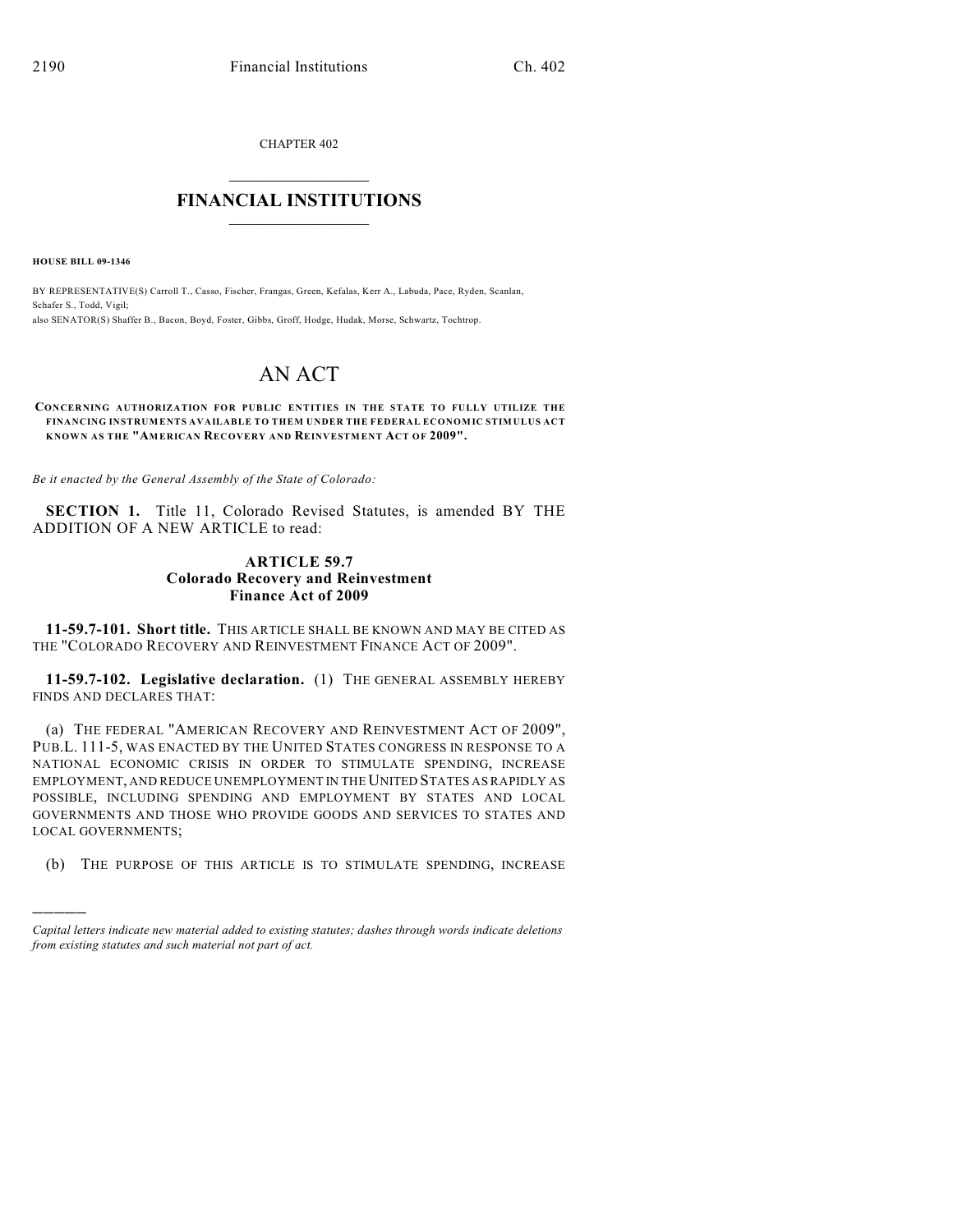#### Ch. 402 Financial Institutions 2191

EMPLOYMENT, AND REDUCE UNEMPLOYMENT IN COLORADO AS RAPIDLY AS POSSIBLE BY AUTHORIZING COLORADO PUBLIC ENTITIES TO TAKE FULL ADVANTAGE OF FINANCING OPPORTUNITIES AVAILABLE UNDER THE FEDERAL RECOVERY AND REINVESTMENT ACT; AND

(c) THIS ARTICLE SHALL BE INTERPRETED IN A MANNER THAT STIMULATES THE MAXIMUM AMOUNT OF SPENDING, INCREASES THE MAXIMUM AMOUNT OF EMPLOYMENT, AND REDUCES THE MAXIMUM AMOUNT OF UNEMPLOYMENT IN COLORADO AS RAPIDLY AS POSSIBLE THROUGH THE ACTIONS OF COLORADO PUBLIC ENTITIES IN TAKING FULL ADVANTAGE OF FINANCING OPPORTUNITIES UNDER THE FEDERAL RECOVERY AND REINVESTMENT ACT.

**11-59.7-103. Definitions.** AS USED IN THIS ARTICLE, UNLESS THE CONTEXT OTHERWISE REQUIRES:

(1) "ANCILLARY AGREEMENT" MEANS ANY CONTRACT, AGREEMENT, OR OTHER ARRANGEMENT THAT A PUBLIC ENTITY DETERMINES IS NECESSARY OR CONVENIENT IN CONNECTION WITH A STIMULUS OBLIGATION, INCLUDING BUT NOT LIMITED TO ANY AGREEMENT, CONTRACT, OR OTHER ARRANGEMENT:

(a) PURSUANT TO WHICH THE PROCEEDS OF SUCH STIMULUS OBLIGATION ARE LOANED OR MADE AVAILABLE TO OR SECURED FOR ANOTHER PUBLIC ENTITY, A NONPROFIT OR FOR-PROFIT CORPORATION, A CHARTER SCHOOL, OR ANY OTHER PERSON IN ACCORDANCE WITH THE FEDERAL RECOVERY AND REINVESTMENT ACT;

(b) RELATING TO PROPERTY THAT IS LEASED OR SUBLEASED PURSUANT TO A LEASE-PURCHASE AGREEMENT OR ON WHICH THE PROCEEDS OF A LEASE-PURCHASE FINANCING ARE SPENT;

(c) FOR CREDIT OR LIQUIDITY ENHANCEMENT OF, CREDIT OR LIQUIDITY SUPPORT FOR, OR INTEREST RATE PROTECTION WITH RESPECT TO THE STIMULUS OBLIGATION;

(d) THAT IS AN INTEREST RATE EXCHANGE AGREEMENT UNDER ARTICLE 59.3 OF THIS TITLE;

(e) THAT RELATES TO THE INVESTMENT OF PROCEEDS OF THE STIMULUS OBLIGATION;

(f) FOR THE PURCHASE, SALE, MARKETING, OR REMARKETING OF THE STIMULUS OBLIGATION; OR

(g) FOR SERVICES IN CONNECTION WITH THE STIMULUS OBLIGATION.

(2) "BALLOT ISSUE" HAS THE SAME MEANING AS SET FORTH IN SECTION 1-1-104 (2.3), C.R.S.

(3) "BALLOT QUESTION" HAS THE SAME MEANING AS SET FORTH IN SECTION 1-1-104 (2.7), C.R.S.

(4) "BOND" MEANS ANY BOND, NOTE, INTERIM CERTIFICATE, CONTRACT, EVIDENCE OF INDEBTEDNESS, LOAN, FINANCING AGREEMENT, INSTALLMENT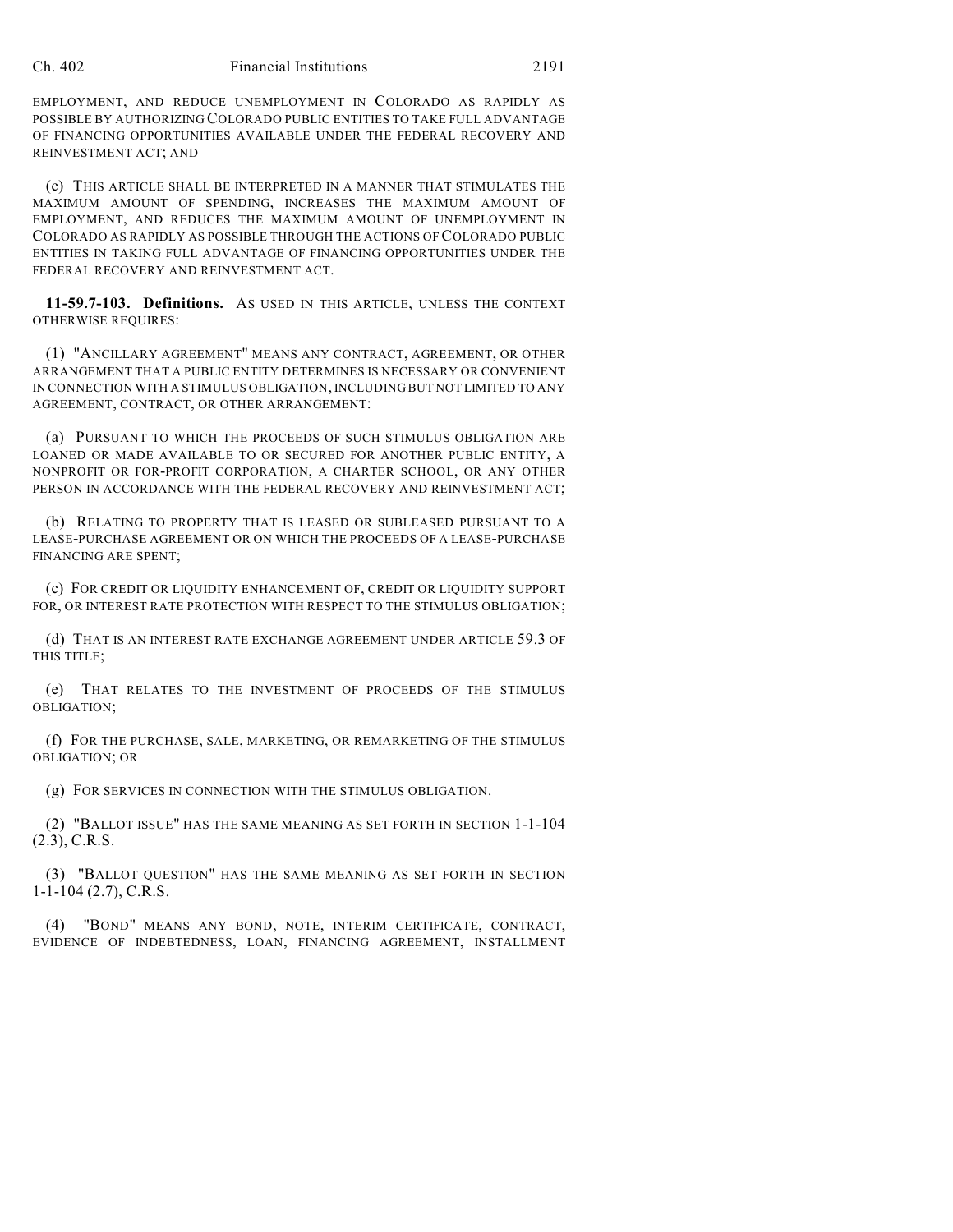PURCHASE OR SALE AGREEMENT, LEASE, OR LEASE-PURCHASE AGREEMENT ON WHICH PAYMENTS BY A PUBLIC ENTITY ARE NOT SUBJECT TO ANNUAL APPROPRIATION BY ITS GOVERNING BODY OR ANY DEBT OR MULTIPLE-FISCAL YEAR FINANCIAL OBLIGATION ISSUED OR ENTERED INTO BY A PUBLIC ENTITY.

(5) "BUILD AMERICA BOND" HAS THE SAME MEANING AS SET FORTH IN SECTION 54AA OF THE INTERNAL REVENUE CODE.

(6) "CHARTER SCHOOL" MEANS A CHARTER SCHOOL AS DEFINED IN SECTION 22-30.5-103 (2),C.R.S., AN INDEPENDENT CHARTER SCHOOL AS DEFINED IN SECTION 22-30.5-302 (6),C.R.S., OR AN INSTITUTE CHARTER SCHOOL AS DEFINED IN SECTION 22-30.5-502 (6), C.R.S.

(7) "CHARTER SCHOOL BOND ISSUER" MEANS ANY PUBLIC ENTITY THAT IS AUTHORIZED UNDER STATE LAW TO FINANCE OR REFINANCE A PROJECT FOR THE BENEFIT OF A CHARTER SCHOOL THROUGH THE ISSUANCE OF BONDS OR THE EXECUTION OF A LOAN AGREEMENT, FINANCING AGREEMENT, OR LEASE-PURCHASE AGREEMENT WITH A CHARTER SCHOOL.

(8) "CLEAN RENEWABLE ENERGY BOND" HAS THE SAME MEANING AS SET FORTH IN SECTION 54 OF THE INTERNAL REVENUE CODE.

(9) "COMMISSION ON HIGHER EDUCATION" MEANS THE COLORADO COMMISSION ON HIGHER EDUCATION CREATED AND EXISTING PURSUANT TO ARTICLE 1 OF TITLE 23, C.R.S.

(10) "FEDERAL DIRECT PAYMENTS" MEANS AMOUNTS THAT THE FEDERAL GOVERNMENT IS TO PAY TO A PUBLIC ENTITY THAT ISSUES OR ENTERS INTO A BUILD AMERICA BOND AND ELECTS TO RECEIVE DIRECT PAYMENTS FROM THE FEDERAL GOVERNMENT PURSUANT TO SECTIONS 54AA AND 6431 OF THE INTERNAL REVENUE CODE OR THAT ISSUES OR ENTERS INTO A RECOVERY ZONE ECONOMIC DEVELOPMENT BOND AND ELECTS TO RECEIVE DIRECT PAYMENTS FROM THE FEDERAL GOVERNMENT PURSUANT TO SECTIONS 1400U-2 AND 6431 OF THE INTERNAL REVENUE CODE.

(11) "FEDERAL RECOVERY AND REINVESTMENT ACT" MEANS THE FEDERAL "AMERICAN RECOVERY AND REINVESTMENT ACT OF 2009",PUB.L. 111-5, AND ANY AMENDMENTS THERETO.

(12) "GOVERNING BODY" MEANS A CITY COUNCIL, BOARD OF TRUSTEES, COMMISSION, BOARD OF COUNTY COMMISSIONERS, BOARD OF DIRECTORS, GOVERNING BOARD OF A PUBLIC INSTITUTION OF HIGHER EDUCATION, OR OTHER LEGISLATIVE BODY OF A PUBLIC ENTITY IN WHICH THE LEGISLATIVE POWERS OF THE PUBLIC ENTITY ARE VESTED. THE GOVERNING BODY OF THE STATE TREASURER, OR OF THE STATE TREASURER, ACTING ON BEHALF OF THE STATE, IS THE STATE TREASURER.

(13) "GOVERNOR'S ENERGY OFFICE" MEANS THE GOVERNOR'S ENERGY OFFICE CREATED IN SECTION 24-38.5-101 (1), C.R.S.

(14) "INTERNAL REVENUE CODE" HAS THE SAME MEANING AS SET FORTH IN SECTION 39-23.5-102 (9.5), C.R.S.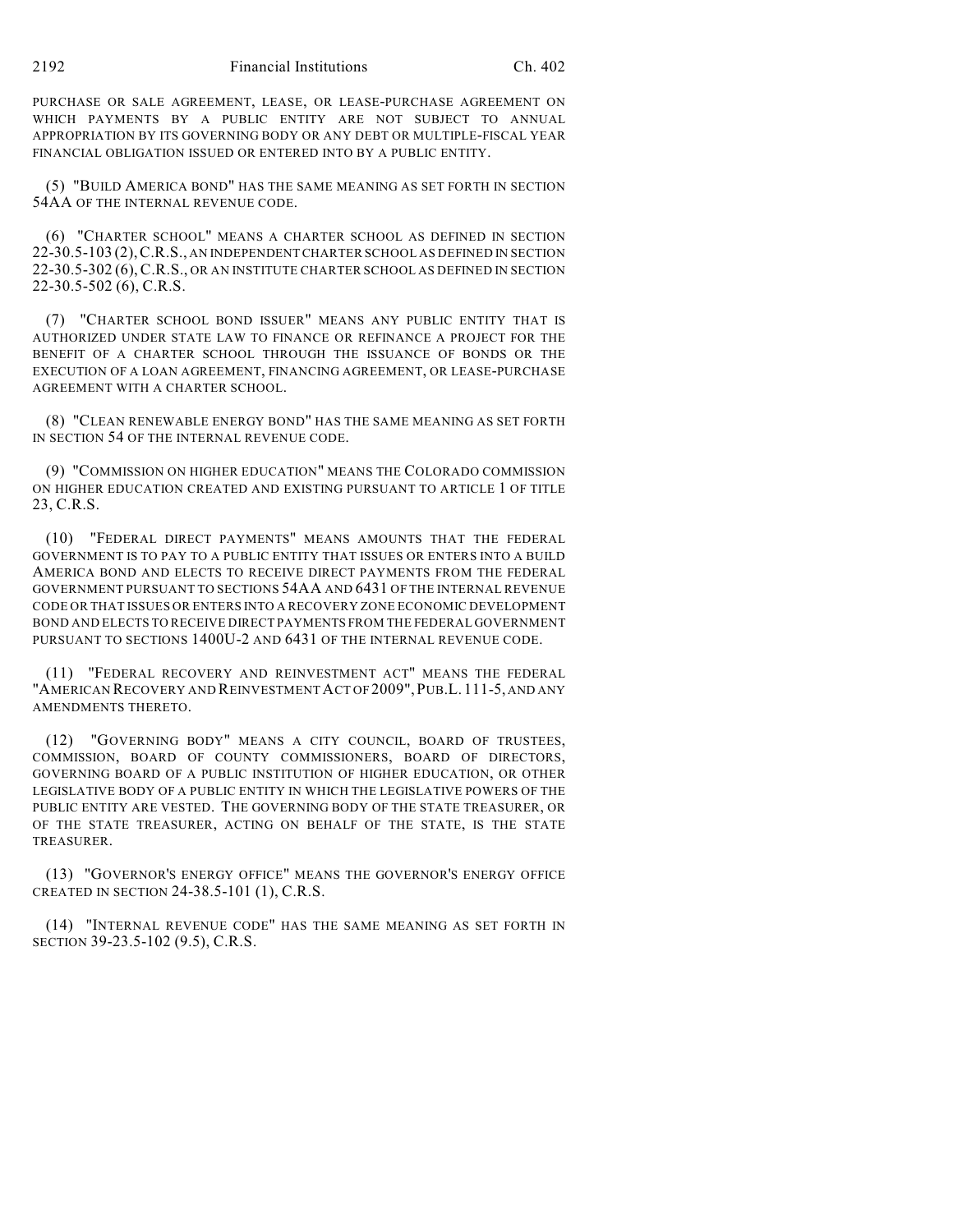(15) "LARGE LOCAL GOVERNMENT" HAS THE SAME MEANING AS SET FORTH IN SECTION 54D OF THE INTERNAL REVENUE CODE.

(16) "LARGE MUNICIPALITY" HAS THE SAME MEANING AS SET FORTH IN SECTION 1400U-1 OF THE INTERNAL REVENUE CODE.

(17) "LEASE-PURCHASE AGREEMENT" MEANS ANY AGREEMENT BETWEEN A PUBLIC ENTITY AND ANY OTHER PERSON:

(a) THAT IS A LEASE OR LEASE-PURCHASE AGREEMENT UNDER THE LAWS OF THIS STATE;

(b) PURSUANT TO WHICH THE PUBLIC ENTITY HAS AGREED TO MAKE PAYMENTS IN FUTURE FISCAL YEARS SUBJECT TO ANNUAL APPROPRIATION OF THE PAYMENTS BY THE GOVERNING BODY OF THE PUBLIC ENTITY; AND

(c) THAT IS TREATED AS AN INSTALLMENT SALE AGREEMENT FOR FEDERAL INCOME TAX PURPOSES.

(18) "NEW CLEAN RENEWABLE ENERGY BOND" HAS THE SAME MEANING AS SET FORTH IN SECTION 54C OF THE INTERNAL REVENUE CODE.

(19) "PROJECT" MEANS ANY PROPERTY, GOODS, OR SERVICES ON WHICH THE PROCEEDS OF A BOND OR LEASE-PURCHASE FINANCING ARE OR MAY BE SPENT, INCLUDING BUT NOT LIMITED TO ANY JOB TRAINING OR EDUCATIONAL PROGRAM ON WHICH THE PROCEEDS OF RECOVERY ZONE ECONOMIC DEVELOPMENT BONDS MAY BE SPENT UNDER FEDERAL LAW.

(20) "PUBLIC ENTITY" MEANS THE STATE, ANY AGENCY, DEPARTMENT, OR POLITICAL SUBDIVISION OF THE STATE, ANY QUASI-GOVERNMENTAL ENTITY, OR ANY OTHER ENTITY CREATED BY OR PURSUANT TO THE CONSTITUTION OR LAWS OF THE STATE THAT IS AUTHORIZED UNDER STATE LAW TO ISSUE BONDS OR ENTER INTO A LEASE-PURCHASE AGREEMENT, INCLUDING BUT NOT LIMITED TO:

(a) THE STATE TREASURER OR THE STATE TREASURER, ACTING ON BEHALF OF THE STATE;

(b) A STATE AGENCY OR DEPARTMENT;

(c) A STATE AUTHORITY;

(d) A PUBLIC INSTITUTION OF HIGHER EDUCATION, STATE EDUCATIONAL INSTITUTION, OR OTHER STATE INSTITUTION, INCLUDING ITS GOVERNING BODY OR ANY OTHER ISSUING AUTHORITY OF THE INSTITUTION CONSTITUTING A BODY CORPORATE;

(e) A COUNTY OR CITY AND COUNTY;

(f) A MUNICIPALITY;

(g) A SCHOOL DISTRICT;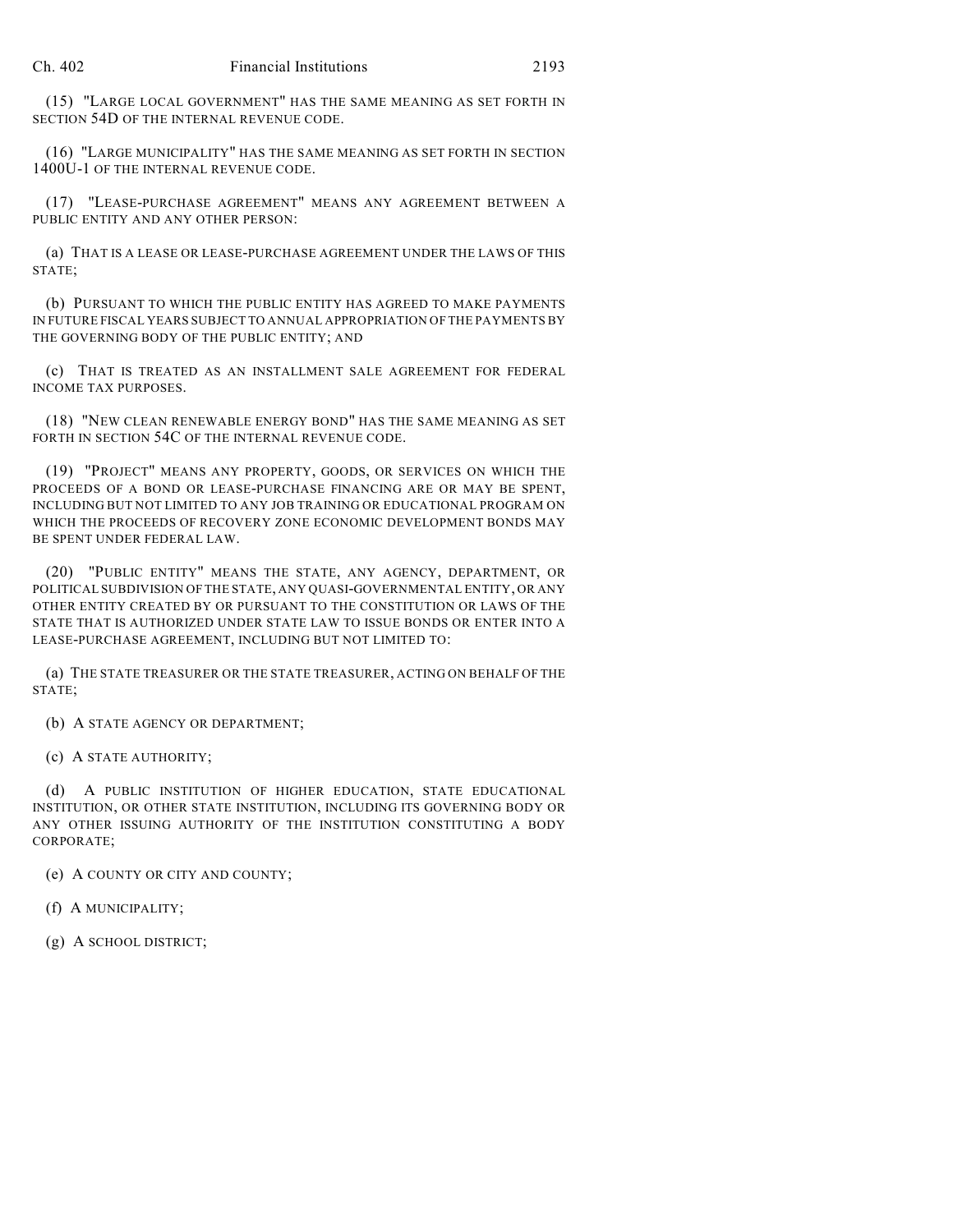(h) A SPECIAL DISTRICT ORGANIZED OR ACTING PURSUANT TO THE PROVISIONS OF TITLE 32, C.R.S.;

(i) A DISTRICT OR AUTHORITY ORGANIZED OR ACTING PURSUANT TO THE PROVISIONS OF TITLE 29, 30, OR 31, C.R.S.;

(j) A WATER CONSERVANCY DISTRICT CREATED PURSUANT TO ARTICLE 45 OF TITLE 37, C.R.S.;

(k) ANY OTHER POLITICAL SUBDIVISION OR GOVERNMENTAL OR QUASI-GOVERNMENTAL ENTITY OF THE STATE;

(l) ANY OTHER PUBLIC ENTITY AS DEFINED IN SECTION 24-75-601 (1), C.R.S.;

(m) A RECOVERY AND REINVESTMENT ACT FINANCE AUTHORITY;

(n) AN ENTERPRISE OF ANY PUBLIC ENTITY LISTED IN PARAGRAPHS (a) TO (m) OF THIS SUBSECTION (20); AND

(o) A NONPROFIT CORPORATION ORGANIZED UNDER THE LAWS OF THE STATE THAT IS AUTHORIZED BY LAW, OR A TRUST CREATED UNDER THE LAWS OF THE STATE THAT IS AUTHORIZED UNDER ITS GOVERNING DOCUMENTS, TO ISSUE BONDS OR ENTER INTO LEASE-PURCHASE AGREEMENTS ON BEHALF OF ONE OR MORE PUBLIC ENTITIES LISTED IN PARAGRAPHS (a) TO (n) OF THIS SUBSECTION (20).

(21) "PUBLIC INSTITUTION OF HIGHER EDUCATION" MEANS ANY STATE-SUPPORTED INSTITUTION OF HIGHER EDUCATION THAT IS OBLIGATED TO CONFORM TO THE POLICIES SET BY THE COMMISSION ON HIGHER EDUCATION PURSUANT TO SECTION 23-1-102 (2), C.R.S.

(22) "PUBLIC SCHOOL CAPITAL CONSTRUCTION ASSISTANCE BOARD" MEANS THE BOARD CREATED IN SECTION 22-43.7-106 (1) (a), C.R.S.

(23) "QUALIFIED ENERGY CONSERVATION BOND" HAS THE SAME MEANING AS SET FORTH IN SECTION 54D OF THE INTERNAL REVENUE CODE.

(24) "QUALIFIED ENERGY CONSERVATION BOND VOLUME CAP" MEANS THE DOLLAR AMOUNT OF QUALIFIED ENERGY CONSERVATION BONDS ALLOCATED TO THE STATE AND THE STATE'S LARGE LOCAL GOVERNMENTS PURSUANT TO SECTION 54D OF THE INTERNAL REVENUE CODE.

(25) "QUALIFIED SCHOOL CONSTRUCTION BOND" HAS THE SAME MEANING AS SET FORTH IN SECTION 54F OF THE INTERNAL REVENUE CODE.

(26) "QUALIFIED SCHOOL CONSTRUCTION BOND VOLUME CAP" MEANS THE SCHOOL DISTRICT QUALIFIED SCHOOL CONSTRUCTION BOND VOLUME CAP AND THE STATE QUALIFIED SCHOOL CONSTRUCTION BOND VOLUME CAP AND INCLUDES ANY PORTION OF THE SCHOOL DISTRICT QUALIFIED SCHOOL CONSTRUCTION BOND VOLUME CAP THAT IS REALLOCATED TO THE PUBLIC SCHOOL CAPITAL CONSTRUCTION ASSISTANCE BOARD PURSUANT TO SECTION 11-59.7-106.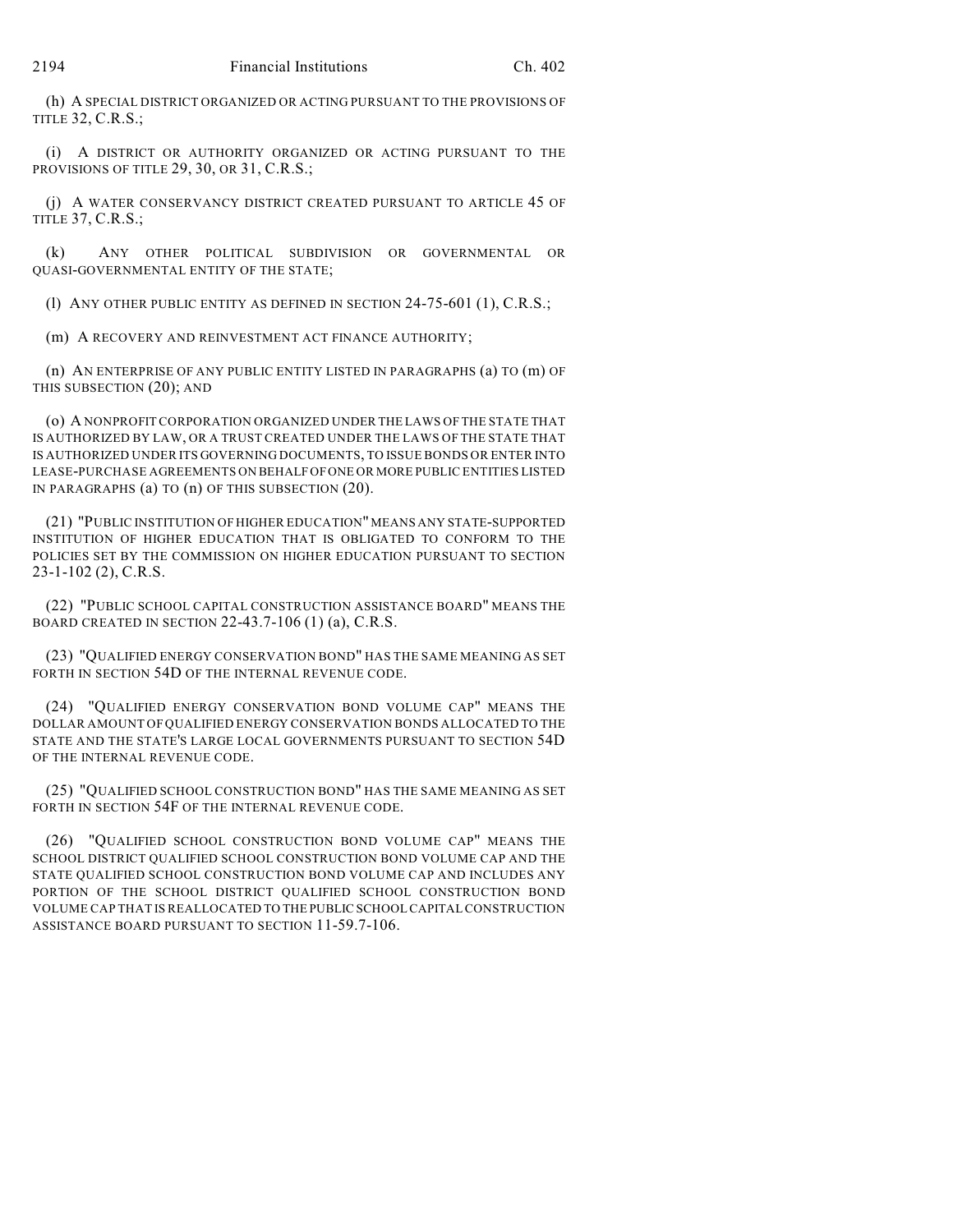(27) "QUALIFIED ZONE ACADEMY BOND" HAS THE SAME MEANING AS SET FORTH IN SECTION 54E OF THE INTERNAL REVENUE CODE.

(28) "QUALIFIED ZONE ACADEMY BOND VOLUME CAP" MEANS THE VOLUME CAP FOR QUALIFIED ZONE ACADEMY BONDS ALLOCATED BY THE FEDERAL GOVERNMENT TO THE STATE PURSUANT TO SECTION 54E OF THE INTERNAL REVENUE CODE.

(29) "RECOVERY AND REINVESTMENT ACT FINANCE AUTHORITY" MEANS A SEPARATE LEGAL ENTITY CREATED BY CONTRACT BETWEEN OR AMONG PUBLIC ENTITIES FOR THE PURPOSE OF ISSUING STIMULUS OBLIGATIONS PURSUANT TO SECTION 11-59.7-110.

(30) "RECOVERY ZONE" MEANS:

(a) ANY AREA DESIGNATED BY THE PUBLIC ENTITY THAT ISSUES OR ENTERS INTO A RECOVERY ZONE BOND AS HAVING SIGNIFICANT POVERTY, UNEMPLOYMENT, RATE OF HOME FORECLOSURES, OR GENERAL DISTRESS;

(b) ANY AREA DESIGNATED BY THE PUBLIC ENTITY THAT ISSUES OR ENTERS INTO A RECOVERY ZONE BOND AS ECONOMICALLY DISTRESSED BY REASON OF THE CLOSURE OR REALIGNMENT OF A MILITARY INSTALLATION PURSUANT TO THE FEDERAL "DEFENSE BASE CLOSURE AND REALIGNMENT ACT OF 1990", PUB.L. 101-510; AND

(c) ANY AREA FOR WHICH A DESIGNATION AS AN EMPOWERMENT ZONE OR RENEWAL COMMUNITY IS IN EFFECT.

(31) "RECOVERY ZONE BOND" MEANS BOTH A RECOVERY ZONE ECONOMIC DEVELOPMENT BOND AND A RECOVERY ZONE FACILITY BOND.

(32) "RECOVERY ZONE ECONOMIC DEVELOPMENT BOND" HAS THE SAME MEANING AS SET FORTH IN SECTION 1400U-2 OF THE INTERNAL REVENUE CODE.

(33) "RECOVERY ZONE ECONOMIC DEVELOPMENT BOND PROJECT" MEANS ANY PROPERTY, GOODS, OR SERVICES ON WHICH THE PROCEEDS OF RECOVERY ZONE ECONOMIC DEVELOPMENT BONDS MAY BE SPENT UNDER FEDERAL LAW.

(34) "RECOVERY ZONE ECONOMIC DEVELOPMENT BOND VOLUME CAP" MEANS THE DOLLAR AMOUNT OF RECOVERY ZONE ECONOMIC DEVELOPMENT BONDS TO BE ALLOCATED BY THE FEDERAL GOVERNMENT TO THE STATE AND BY THE STATE TO THE STATE'S COUNTIES AND LARGE MUNICIPALITIES PURSUANT TO SECTION 1400U-1 OF THE INTERNAL REVENUE CODE.

(35) "RECOVERY ZONE FACILITY BOND" HAS THE SAME MEANING AS SET FORTH IN SECTION 1400U-3 OF THE INTERNAL REVENUE CODE.

(36) "RECOVERY ZONE FACILITY BOND VOLUME CAP" MEANS THE DOLLAR AMOUNT OF RECOVERY ZONE FACILITY BONDS TO BE ALLOCATED BY THE FEDERAL GOVERNMENT TO THE STATE AND BY THE STATE TO THE STATE'S COUNTIES AND LARGE MUNICIPALITIES PURSUANT TO SECTION 1400U-1 OF THE INTERNAL REVENUE CODE.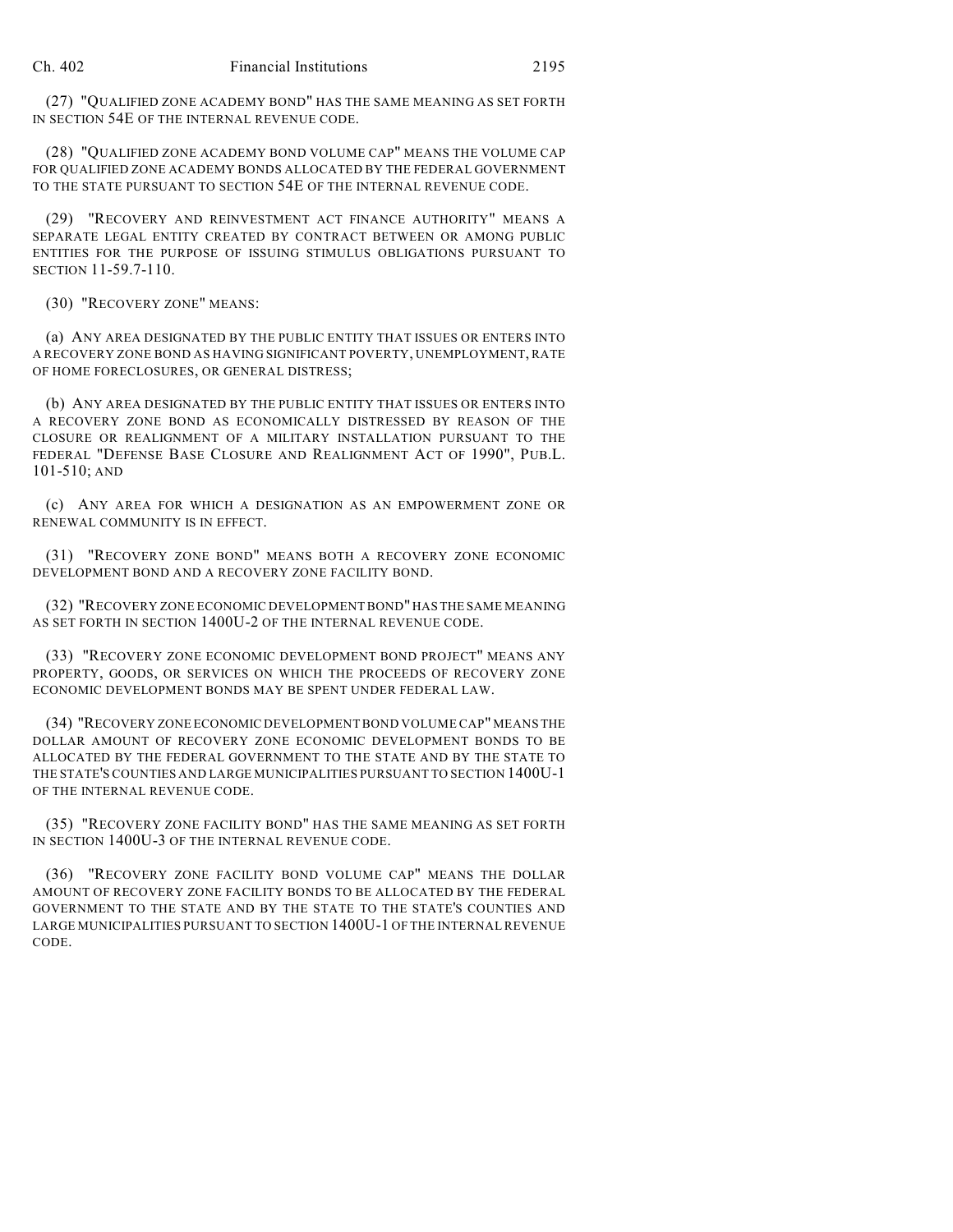(37) "SCHOOL DISTRICT QUALIFIED SCHOOL CONSTRUCTION BOND VOLUME CAP" MEANS THE VOLUME CAP FOR QUALIFIED SCHOOL CONSTRUCTION BONDS ALLOCATED BY THE FEDERAL GOVERNMENT TO SCHOOL DISTRICTS OF THE STATE PURSUANT TO SECTION 54F OF THE INTERNAL REVENUE CODE.

(38) "STATE QUALIFIED SCHOOL CONSTRUCTION BOND VOLUME CAP" MEANS THE VOLUME CAP FOR QUALIFIED SCHOOL CONSTRUCTION BONDS ALLOCATED BY THE FEDERAL GOVERNMENT TO THE STATE PURSUANT TO SECTION 54F OF THE INTERNAL REVENUE CODE.

(39) "STIMULUS OBLIGATION" MEANS ANY BOND OR LEASE-PURCHASE AGREEMENT THAT QUALIFIES AS A BUILD AMERICA BOND, CLEAN RENEWABLE ENERGY BOND, NEW CLEAN RENEWABLE ENERGY BOND, QUALIFIED ENERGY CONSERVATION BOND, QUALIFIED SCHOOL CONSTRUCTION BOND, QUALIFIED ZONE ACADEMY BOND, OR RECOVERY ZONE BOND.

(40) "STIMULUS OBLIGATION DOCUMENT" MEANS ANY RESOLUTION, ORDINANCE, TRUST INDENTURE, LOAN AGREEMENT, FINANCING AGREEMENT, LEASE-PURCHASE AGREEMENT, LEASE, AGREEMENT, CONTRACT, OR OTHER INSTRUMENT UNDER WHICH A STIMULUS OBLIGATION IS ISSUED OR ENTERED INTO OR PURSUANT TO WHICH A PUBLIC ENTITY INCURS OBLIGATIONS WITH RESPECT TO A STIMULUS OBLIGATION AND ANY ANCILLARY AGREEMENT ENTERED INTO PURSUANT TO SECTION 11-59.7-104 (2).

"TYPE OF" MEANS, WHEN USED WITH RESPECT TO ANY STIMULUS OBLIGATION, ANY ONE OF A BUILD AMERICA BOND, CLEAN RENEWABLE ENERGY BOND, NEW CLEAN RENEWABLE ENERGY BOND, QUALIFIED ENERGY CONSERVATION BOND, QUALIFIED SCHOOL CONSTRUCTION BOND, QUALIFIED ZONE ACADEMY BOND, OR RECOVERY ZONE BOND.

(42) "VOLUME CAP" MEANS THE DOLLAR AMOUNT OF ANY STIMULUS OBLIGATION ALLOCATED TO THE STATE OR ANOTHER PUBLIC ENTITY PURSUANT TO THE FEDERAL RECOVERY AND REINVESTMENT ACT OR ANY OTHER FEDERAL LAW.

**11-59.7-104. Stimulus obligations authorized under state law - ancillary agreements.** (1) PUBLIC ENTITIES MAY ISSUE OR ENTER INTO STIMULUS OBLIGATIONS AS AUTHORIZED BY THIS ARTICLE. EXCEPT AS OTHERWISE PROVIDED IN THIS SECTION AND SECTION 11-59.7-105, EACH TYPE OF STIMULUS OBLIGATION SHALL BE ISSUED OR ENTERED INTO BY A PUBLIC ENTITY IN ACCORDANCE WITH A LAW OF THE STATE THAT AUTHORIZES OR PERMITS THE PUBLIC ENTITY TO ISSUE BONDS OR ENTER INTO A LEASE-PURCHASE AGREEMENT TO FINANCE OR REFINANCE A PROJECT THAT MAY BE FINANCED OR REFINANCED WITH PROCEEDS OF THE TYPE OF STIMULUS OBLIGATION UNDER FEDERAL LAW. NOTWITHSTANDING ANY INCONSISTENT PROVISION OF ANY OTHER LAW OF THE STATE:

(a) ANY PUBLIC ENTITY THAT IS AUTHORIZED OR PERMITTED UNDER THE LAWS OF THE STATE TO ISSUE BONDS TO FINANCE OR REFINANCE A PROJECT THAT UNDER FEDERAL LAW MAY BE FINANCED OR REFINANCED WITH PROCEEDS OF BUILD AMERICA BONDS MAY ISSUE THE BONDS AS BUILD AMERICA BONDS. ANY PUBLIC ENTITY THAT IS AUTHORIZED OR PERMITTED UNDER THE LAWS OF THE STATE TO ENTER INTO A LEASE-PURCHASE AGREEMENT TO FINANCE OR REFINANCE A PROJECT THAT MAY BE FINANCED OR REFINANCED UNDER FEDERAL LAW WITH PROCEEDS OF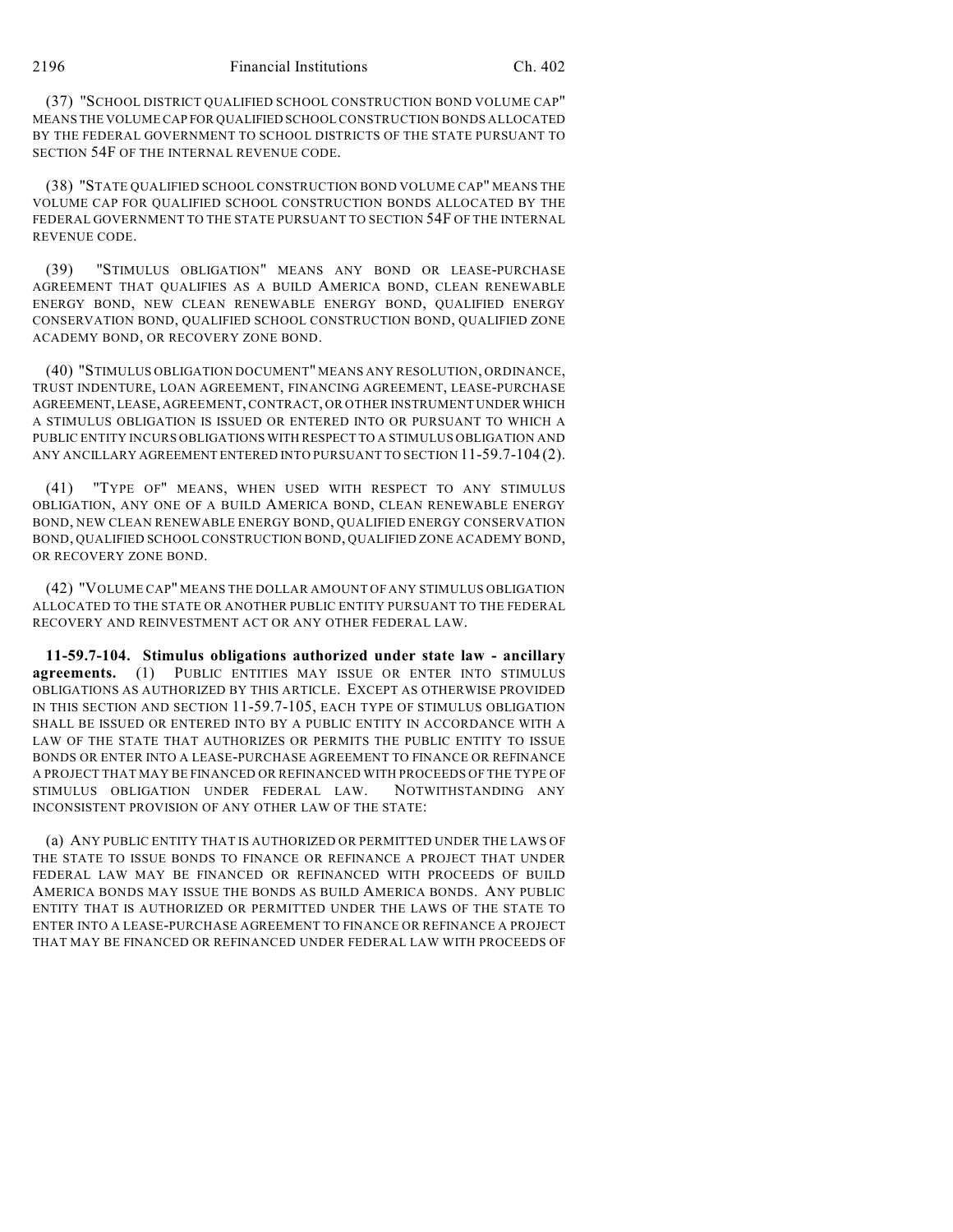BUILD AMERICA BONDS MAY ENTER INTO THE LEASE-PURCHASE AGREEMENT AS A BUILD AMERICA BOND.

(b) (I) ANY PUBLIC ENTITY THAT IS AUTHORIZED OR PERMITTED UNDER THE LAWS OF THE STATE TO ISSUE BONDS TO FINANCE OR REFINANCE A PROJECT THAT UNDER FEDERAL LAW MAY BE FINANCED OR REFINANCED WITH PROCEEDS OF A TYPE OF STIMULUS OBLIGATION OTHER THAN A BUILD AMERICA BOND MAY ISSUE THE TYPE OF STIMULUS OBLIGATION:

(A) TO FINANCE OR REFINANCE ANY PROJECT THAT MAY BE FINANCED OR REFINANCED UNDER FEDERAL LAW WITH PROCEEDS OF THE TYPE OF STIMULUS OBLIGATION; AND

(B) TO ISSUE BONDS AS THE TYPE OF STIMULUS OBLIGATION UNDER FEDERAL LAW.

(II) ANY PUBLIC ENTITY THAT IS AUTHORIZED OR PERMITTED UNDER THE LAWS OF THE STATE TO ENTER INTO A LEASE-PURCHASE AGREEMENT TO FINANCE OR REFINANCE A PROJECT THAT MAY BE FINANCED OR REFINANCED UNDER FEDERAL LAW WITH PROCEEDS OF A TYPE OF STIMULUS OBLIGATION OTHER THAN A BUILD AMERICA BOND MAY:

(A) ENTER INTO A LEASE-PURCHASE AGREEMENT TO FINANCE OR REFINANCE ANY PROJECT THAT MAY BE FINANCED OR REFINANCED UNDER FEDERAL LAW WITH PROCEEDS OF THE TYPE OF STIMULUS OBLIGATION; AND

(B) ENTER INTO THE LEASE-PURCHASE AGREEMENT AS A STIMULUS OBLIGATION UNDER FEDERAL LAW.

(c) TO THE EXTENT ELECTED BY A PUBLIC ENTITY PURSUANT TO SECTION 11-57-204 (1), PART 2 OF ARTICLE 57 OF THIS TITLE SHALL APPLY TO STIMULUS OBLIGATIONS ISSUED OR ENTERED INTO BY PUBLIC ENTITIES, STIMULUS OBLIGATIONS SHALL BE SECURITIES, AND PUBLIC ENTITIES, AS DEFINED IN SECTION 11-59.7-103 (20), SHALL ALSO BE PUBLIC ENTITIES FOR PURPOSES OF PART 2 OF ARTICLE 57 OF THIS TITLE.

(d) A STIMULUS OBLIGATION MAY BE SOLD AT ANY PRICE, BE SUBJECT TO OPTIONAL OR MANDATORY REDEMPTION OR OPTIONAL OR MANDATORY TENDER AT ANY TIME AND AT ANY PRICE, AND CONTAIN ANY OTHER SPECIAL PROVISIONS THAT THE GOVERNING BODY OF THE PUBLIC ENTITY DETERMINES ARE NECESSARY OR CONVENIENT TO ISSUE OR ENTER INTO THE STIMULUS OBLIGATION AT A COST AND ON TERMS, AND WITH PAYMENTS SCHEDULED IN A MANNER, THAT IS DETERMINED BY THE GOVERNING BODY TO BE ADVANTAGEOUS TO THE PUBLIC ENTITY.

(e) THE RIGHT TO RECEIVE ANY PAYMENT OF PRINCIPAL OF, ANY INTEREST ON, OR ANY OTHER AMOUNT WITH RESPECT TO A STIMULUS OBLIGATION, THE RIGHT TO CLAIM ANY TAX CREDIT WITH RESPECT TO A STIMULUS OBLIGATION, AND THE RIGHT TO RECEIVE ANY FEDERAL DIRECT PAYMENT IN CONNECTION WITH A STIMULUS OBLIGATION MAY BE STRIPPED OR SEPARATED FROM ONE ANOTHER, MAY BE ISSUED OR DELIVERED TO DIFFERENT PERSONS, AND MAY BE OWNED AND TRANSFERRED INDEPENDENTLY OF ONE ANOTHER.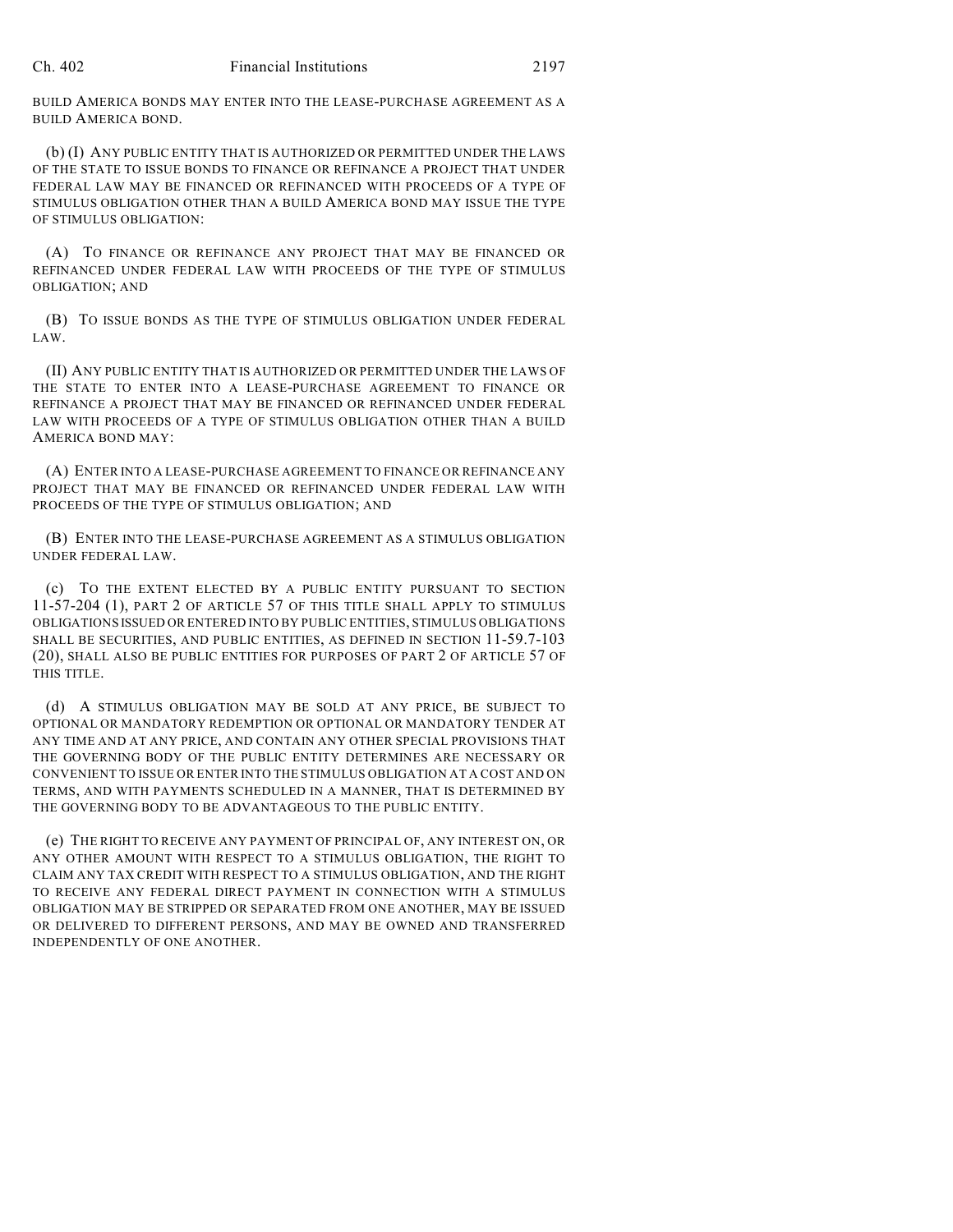(f) ANY OUTSTANDING STIMULUS OBLIGATION MAY BE REFUNDED BY OR ON BEHALF OF THE PUBLIC ENTITY THAT ISSUED OR ENTERED INTO IT PURSUANT TO ARTICLE 56 OF THIS TITLE OR ANY OTHER LAW OF THE STATE THAT AUTHORIZES THE PUBLIC ENTITY TO ISSUE OR ENTER INTO REFUNDING OBLIGATIONS.

(g) SECTION 22-41-110, C.R.S., RELATING TO TIMELY PAYMENT OF SCHOOL DISTRICT OBLIGATIONS, SHALL APPLY TO A QUALIFIED SCHOOL CONSTRUCTION BOND ISSUED OR ENTERED INTO BY A SCHOOL DISTRICT THAT IS A GENERAL OBLIGATION BOND ISSUED BY A SCHOOL DISTRICT PURSUANT TO ARTICLE 42 OR 43 OF TITLE 22, C.R.S., AN OBLIGATION OF A SCHOOL DISTRICT IN CONNECTION WITH A LEASE AGREEMENT OR INSTALLMENT PURCHASE AGREEMENT ENTERED INTO BY A SCHOOL DISTRICT UNDER SECTION 22-32-127 OR 22-45-103 (1) (c), C.R.S., OR A REFUNDING BOND ISSUED BY A SCHOOL DISTRICT PURSUANT TO ARTICLE 56 OF THIS TITLE.

(h) SECTION 23-5-139, C.R.S., RELATING TO THE HIGHER EDUCATION REVENUE BOND INTERCEPT PROGRAM, SHALL APPLY TO ANY STIMULUS OBLIGATION:

(I) THAT IS ISSUED OR ENTERED INTO:

(A) BY A PUBLIC INSTITUTION OF HIGHER EDUCATION;

(B) BY A RECOVERY AND REINVESTMENT ACT FINANCE AUTHORITY CREATED BY A CONTRACT TO WHICH A PUBLIC INSTITUTION OF HIGHER EDUCATION IS A PARTY; OR

(C) BY ANY OTHER PUBLIC ENTITY TO FINANCE OR REFINANCE A PROJECT THAT IS OR IS TO BE OWNED BY OR USED BY A PUBLIC INSTITUTION OF HIGHER EDUCATION; AND

(II) THAT MEETS THE OTHER CONDITIONS SPECIFIED IN SECTION 23-5-139,C.R.S.

(i) ANY STIMULUS OBLIGATION ISSUED OR ENTERED INTO FOR THE PURPOSE OF FINANCING OR REFINANCING CHARTER SCHOOL CAPITAL CONSTRUCTION BY A PUBLIC ENTITY OTHER THAN A SCHOOL DISTRICT ON BEHALF OF A CHARTER SCHOOL THAT IS ENTITLED TO RECEIVE FUNDING FROM THE PUBLIC SCHOOL FUND PURSUANT TO PART 1 OF ARTICLE 30.5 OF TITLE 22, C.R.S., SHALL QUALIFY FOR DIRECT PAYMENTS UNDER SECTION 22-30.5-406,C.R.S. THE CHARTER SCHOOL DEBT SERVICE RESERVE FUND, AS DEFINED IN SECTION 22-30.5-408 (1) (a), C.R.S., FOR ANY STIMULUS OBLIGATION THAT IS ISSUED BY THE COLORADO EDUCATIONAL AND CULTURAL FACILITIES AUTHORITY CREATED IN SECTION 23-15-104 (1) (a), C.R.S., THAT IS A QUALIFIED CHARTER SCHOOL BOND, AS DEFINED IN SECTION 22-30.5-408 (1) (d), C.R.S., ISSUED ON BEHALF OF A QUALIFIED CHARTER SCHOOL, AS DEFINED IN SECTION 22-30.5-408 (1) (c), C.R.S., AND THAT MEETS THE OTHER CONDITIONS SET FORTH IN SECTION 22-30.5-408,C.R.S., SHALL QUALIFY FOR REPLENISHMENT UNDER SECTION 22-30.5-408, C.R.S.

(j) A CERTIFICATES OF PARTICIPATION RESERVE FUND, AS DEFINED IN SECTION 22-54-110.5 (1) (a), C.R.S., ENACTED BY SENATE BILL 09-256, ENACTED IN 2009, FOR CERTIFICATES OF PARTICIPATION EVIDENCING RIGHTS TO RECEIVE PAYMENTS BY A SCHOOL DISTRICT UNDER A LEASE-PURCHASE AGREEMENT THAT QUALIFIES AS A STIMULUS OBLIGATION SHALL QUALIFY FOR REPLENISHMENT UNDER SECTION 22-54-110.5 (2), C.R.S., ENACTED BY SENATE BILL 09-256, ENACTED IN 2009.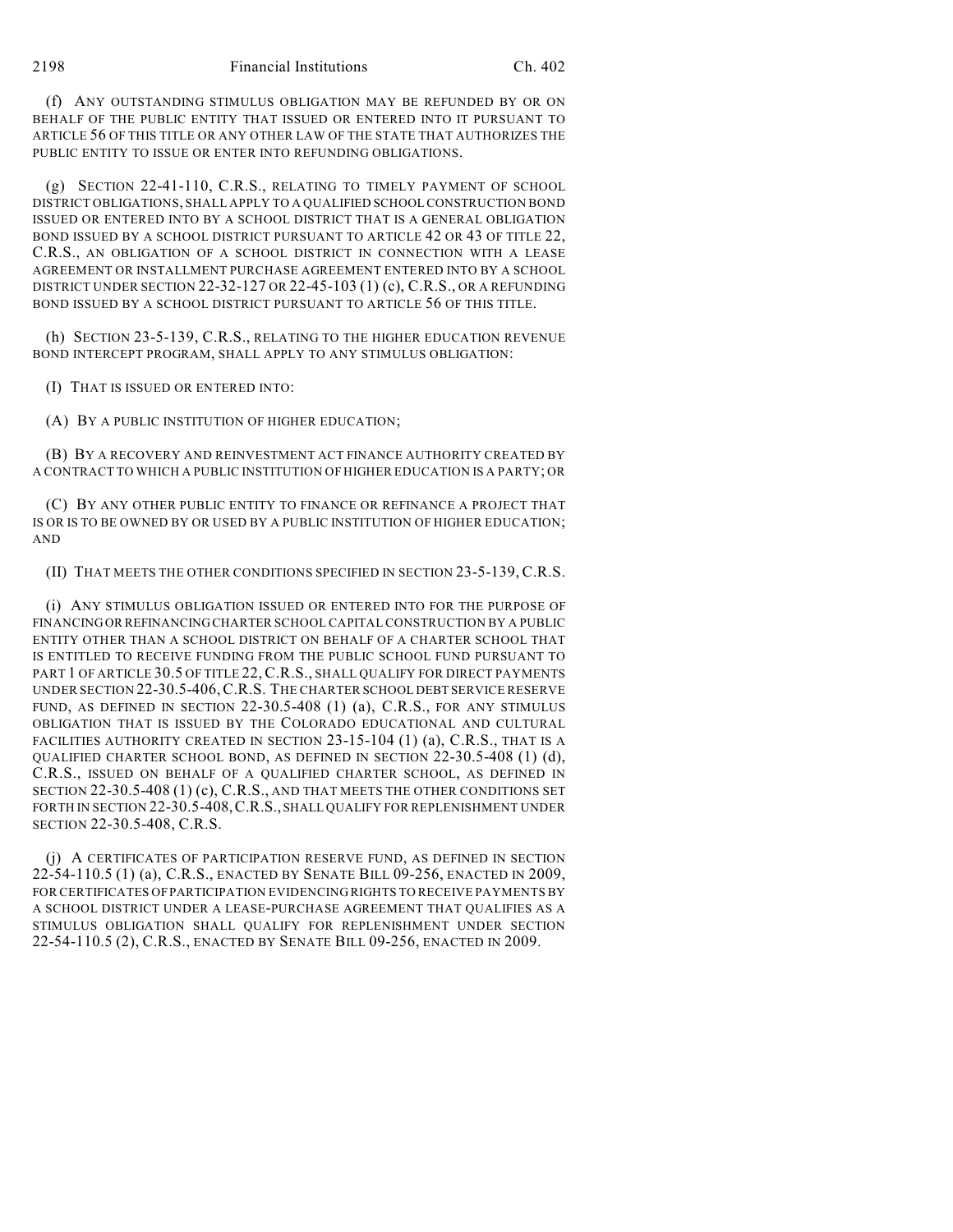#### Ch. 402 Financial Institutions 2199

(k) (I) PROCEEDS OF STIMULUS OBLIGATIONS, MONEYS HELD IN ANY SINKING FUND RELATING TO ANY STIMULUS OBLIGATION, AND OTHER MONEYS RELATING TO ANY STIMULUS OBLIGATION MAY BE INVESTED BY THE STATE TREASURER IN ANY INVESTMENT OR SECURITIES PERMITTED BY ARTICLE 36 OF TITLE 24,C.R.S., AND BY THE STATE TREASURER OR ANY OTHER PUBLIC ENTITY IN ANY INVESTMENT OR SECURITIES PERMITTED BY PART 6 OF ARTICLE 75 OF TITLE 24, C.R.S., SUBJECT TO THE FOLLOWING MODIFICATIONS:

(A) ANY LIMITATIONS ON THE MATURITY OF THE INVESTMENT OR SECURITIES OR ANY SECURITIES SUBJECT TO A REPURCHASE AGREEMENT, REVERSE REPURCHASE AGREEMENT, OR OTHER INVESTMENT SHALL NOT APPLY SO LONG AS THE INVESTMENT OR SECURITIES MATURE ON OR BEFORE THE LAST MATURITY OF THE STIMULUS OBLIGATION;

(B) ANY LIMITATIONS ON VARIABLE RATE INVESTMENTS AND SECURITIES SHALL NOT APPLY; AND

(C) PUBLIC ENTITIES MAY AGREE TO INVEST MONEYS IN THE INVESTMENT OR SECURITIES IN ADVANCE OF THE RECEIPT OF THE MONEYS.

(II) PUBLIC ENTITIES ALSO MAY DIRECT A CORPORATE TRUSTEE THAT HOLDS PROCEEDS OF STIMULUS OBLIGATIONS, MONEYS HELD IN ANY SINKING FUND RELATING TO ANY STIMULUS OBLIGATION, AND OTHER MONEYS RELATING TO ANY STIMULUS OBLIGATION TO INVEST OR DEPOSIT THE PROCEEDS OR MONEYS IN INVESTMENTS OR DEPOSITS OTHER THAN THOSE SPECIFIED BY ARTICLE 36 OF TITLE 24, C.R.S., AND PART 6 OF ARTICLE 75 OF TITLE 24, C.R.S., IF THE GOVERNING BODY OF THE PUBLIC ENTITY DETERMINES THAT THE INVESTMENT OR DEPOSIT MEETS THE STANDARD ESTABLISHED IN SECTION 15-1-304, C.R.S., THE INCOME IS AT LEAST COMPARABLE TO INCOME AVAILABLE ON INVESTMENTS OR DEPOSITS SPECIFIED BY SAID ARTICLE 36 OR PART 6, AND THE INVESTMENT WILL ASSIST THE PUBLIC ENTITY IN THE FINANCING OR REFINANCING OF PROJECTS THAT MAY BE FINANCED OR REFINANCED WITH THE PROCEEDS OF ITS STIMULUS OBLIGATIONS. ANY EARNINGS FROM ANY INVESTMENT OR SECURITIES PERMITTED BY THIS PARAGRAPH (k) MAY BE USED AND MAY BE PLEDGED TO MAKE PAYMENTS TO THE OWNERS OF STIMULUS OBLIGATIONS OR OTHER PERSONS OR MAY BE USED FOR ANY OTHER LAWFUL PURPOSE FOR WHICH THE PUBLIC ENTITY MAY SPEND MONEY.

(l) THE INTEREST ON AND INCOME FROM ANY STIMULUS OBLIGATION SHALL BE EXEMPT FROM ALL TAXATION AND ASSESSMENTS IN THE STATE. IN THE STIMULUS OBLIGATION DOCUMENTS, THE PUBLIC ENTITY THAT ISSUES OR ENTERS INTO A STIMULUS OBLIGATION MAY MAKE ELECTIONS UNDER THE INTERNAL REVENUE CODE, INCLUDING BUT NOT LIMITED TO AN ELECTION TO DESIGNATE THE STIMULUS OBLIGATION AS A QUALIFIED TAX-EXEMPT OBLIGATION FOR PURPOSES OF SECTION 265 OF THE INTERNAL REVENUE CODE, AND MAY WAIVE THE EXEMPTION OF THE INTEREST ON AND INCOME FROM ANY STIMULUS OBLIGATION FROM TAXATION AND ASSESSMENTS IN THE STATE.

(m) ALL BANKS, TRUST COMPANIES, SAVINGS AND LOAN ASSOCIATIONS, INSURANCE COMPANIES, EXECUTORS, ADMINISTRATORS, GUARDIANS, TRUSTEES, AND OTHER FIDUCIARIES MAY LEGALLY INVEST ANY MONEYS WITHIN THEIR CONTROL IN STIMULUS OBLIGATIONS.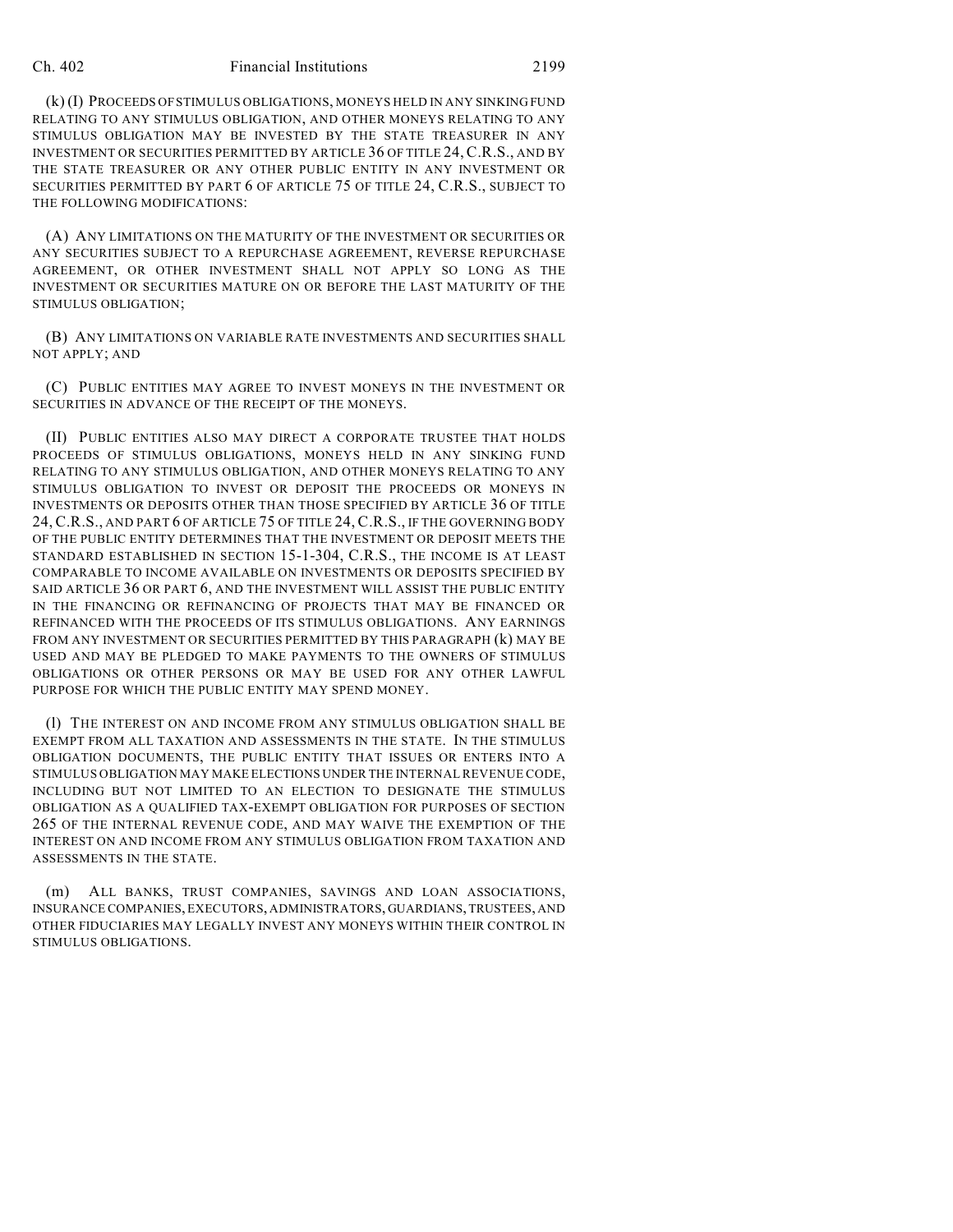(n) PUBLIC ENTITIES, AS DEFINED IN SECTION 24-75-601 (1), C.R.S., MAY INVEST PUBLIC FUNDS IN STIMULUS OBLIGATIONS IF THE STIMULUS OBLIGATIONS SATISFY THE INVESTMENT REQUIREMENTS ESTABLISHED IN PART 6 OF ARTICLE 75 OF TITLE 24, C.R.S. THIS PARAGRAPH (n) SHALL NOT LIMIT THE POWER OF A PUBLIC ENTITY THAT ISSUES OR ENTERS INTO A STIMULUS OBLIGATION TO ENTER INTO AN ANCILLARY AGREEMENT WITH ANOTHER PUBLIC ENTITY UNDER WHICH THE OTHER PUBLIC ENTITY AGREES TO MAKE PAYMENTS TO THE PUBLIC ENTITY THAT ISSUES OR ENTERS INTO THE STIMULUS OBLIGATION ON ANY TERMS AGREED TO BY THE TWO PUBLIC ENTITIES.

(o) A PUBLIC ENTITY MAY TAKE ANY ACTION IN CONNECTION WITH ANY STIMULUS OBLIGATION, AND THE INVESTMENT AND USE OF THE PROCEEDS, ANY FEDERAL DIRECT PAYMENTS, OR ANY OTHER MONEYS RECEIVED IN CONNECTION WITH ANY STIMULUS OBLIGATION, THAT THE GOVERNING BODY OF THE PUBLIC ENTITY DETERMINES IS NECESSARY OR CONVENIENT AND IS NOT INCONSISTENT WITH THIS ARTICLE.

(2) ANY PUBLIC ENTITY THAT IS AUTHORIZED TO ISSUE OR ENTER INTO A STIMULUS OBLIGATION PURSUANT TO SUBSECTION (1) OF THIS SECTION IS ALSO AUTHORIZED TO ENTER INTO ANCILLARY AGREEMENTS WITH RESPECT TO THE STIMULUS OBLIGATION AND TO USE AND TO PLEDGE ANY AMOUNTS RECEIVED OR TO BE RECEIVED BY THE PUBLIC ENTITY UNDER ANY SUCH ANCILLARY AGREEMENT FOR THE PAYMENT OF OR COMPLIANCE WITH THE TERMS OF STIMULUS OBLIGATION DOCUMENTS RELATING TO THE STIMULUS OBLIGATION.

(3) A PUBLIC ENTITY THAT ISSUES OR ENTERS INTO A STIMULUS OBLIGATION MAY TAKE ANY ACTION REQUIRED TO COMPLY WITH, AND MAY COVENANT IN ANY STIMULUS OBLIGATION DOCUMENT THAT IT WILL COMPLY WITH, ANY PROVISION OF FEDERAL LAW APPLICABLE TO THE STIMULUS OBLIGATION, INCLUDING BUT NOT LIMITED TO THE APPLICABLE PROVISIONS OF THE FEDERAL RECOVERY AND REINVESTMENT ACT RELATING TO LABOR STANDARDS AND REPORTS TO THE FEDERAL GOVERNMENT.

**11-59.7-105. Federal tax credits and federal direct payments.** (1) ANY FEDERAL TAX CREDIT THAT MAY BE CLAIMED BY AN OWNER OF A STIMULUS OBLIGATION OR ANY OTHER PERSON IN CONNECTION WITH A STIMULUS OBLIGATION SHALL NOT BE TREATED AS REVENUE OF ANY PUBLIC ENTITY AND SHALL NOT BE CONSIDERED IN DETERMINING ANY AMOUNT PAYABLE BY ANY PUBLIC ENTITY ON OR WITH RESPECT TO ANY STIMULUS OBLIGATION.

(2) A PUBLIC ENTITY THAT ISSUES OR ENTERS INTO A STIMULUS OBLIGATION MAY ELECT IN ACCORDANCE WITH FEDERAL LAW TO RECEIVE A FEDERAL DIRECT PAYMENT AND MAY USE ANY FEDERAL DIRECT PAYMENT TO MAKE PAYMENTS TO THE OWNERS OF THE STIMULUS OBLIGATION OR OTHER PERSONS OR FOR ANY OTHER LAWFUL PURPOSE FOR WHICH THE PUBLIC ENTITY MAY SPEND MONEY AND MAY DEPOSIT ANY FEDERAL DIRECT PAYMENT IN ANY FUND OR ACCOUNT PENDING SUCH USE.

(3) FOR PURPOSES OF SECTION 20 OF ARTICLE X OF THE STATE CONSTITUTION, FEDERAL DIRECT PAYMENTS ARE FEDERAL FUNDS, FEDERAL DIRECT PAYMENTS ARE NOT INCLUDED IN FISCAL YEAR SPENDING OF ANY PUBLIC ENTITY, AND THE RECEIPT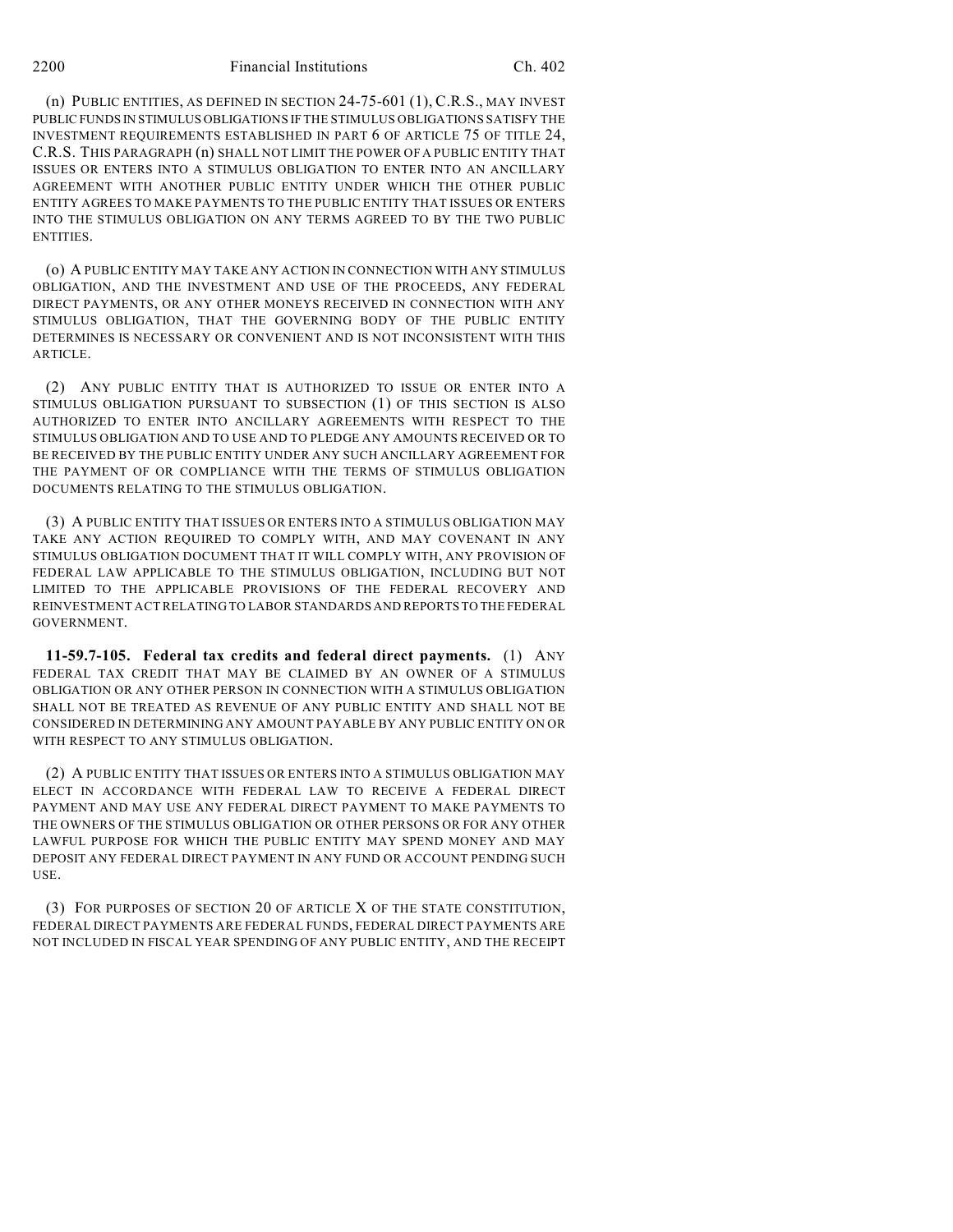OF FEDERAL DIRECT PAYMENTS IS NOT A GRANT FROM ANY COLORADO STATE OR LOCAL GOVERNMENT.

(4) A PUBLIC ENTITY MAY PLEDGE ANY FEDERAL DIRECT PAYMENTS EXPECTED TO BE RECEIVED IN CONNECTION WITH BONDS THAT QUALIFY AS STIMULUS OBLIGATIONS TO MAKE PAYMENTS TO THE OWNERS OF THE BONDS OR OTHER PERSONS. ANY PORTION OF THE DEBT SERVICE ON ANY STIMULUS OBLIGATION MAY BE PAYABLE IN AMOUNTS CORRESPONDING TO EXPECTED FEDERAL DIRECT PAYMENTS, MAY BE PAYABLE SOLELY FROM EXPECTED FEDERAL DIRECT PAYMENTS, OR MAY HAVE A PRIORITY CLAIM ON EXPECTED FEDERAL DIRECT PAYMENTS. IF, AND TO THE EXTENT THAT, A PUBLIC ENTITY PLEDGES FEDERAL DIRECT PAYMENTS EXPECTED TO BE RECEIVED IN CONNECTION WITH BONDS TO MAKE PAYMENTS TO THE OWNERS OF THE BONDS OR OTHER PERSONS, THE FEDERAL DIRECT PAYMENTS THAT THE PUBLIC ENTITY EXPECTS TO RECEIVE WITH RESPECT TO THE BONDS SHALL BE NETTED AGAINST AND SHALL REDUCE THE AMOUNT OF INTEREST ON THE BONDS AND ALL OTHER AMOUNTS PAYABLE BY THE PUBLIC ENTITY ON OR WITH RESPECT TO THE BONDS FOR PURPOSES OF ANY NOTICE DELIVERED PURSUANT TO SECTION 20 (3) (b) OF ARTICLE X OF THE STATE CONSTITUTION AND FOR PURPOSES OF APPLYING ANY LIMITATION OR RESTRICTION UNDER THE STATE CONSTITUTION, ANY LAW OF THE STATE, ANY BALLOT QUESTION OR BALLOT ISSUE, ANY ANCILLARY AGREEMENT, OR ANY ORDINANCE OR RESOLUTION OF THE GOVERNING BODY OF THE PUBLIC ENTITY RELATING TO THE BONDS, INCLUDING BUT NOT LIMITED TO ANY LIMITATION ON:

(a) INTEREST OR ANY OTHER AMOUNT PAYABLE ON OR WITH RESPECT TO THE BONDS;

(b) THE NET EFFECTIVE INTEREST RATE AND NET INTEREST COST ON THE BONDS;

- (c) THE REPAYMENT COST OF THE BONDS; AND
- (d) THE AMOUNT OF DEBT THE PUBLIC ENTITY MAY INCUR.

(5) A PUBLIC ENTITY MAY IDENTIFY FEDERAL DIRECT PAYMENTS EXPECTED TO BE RECEIVED IN CONNECTION WITH A LEASE-PURCHASE AGREEMENT THAT QUALIFIES AS A STIMULUS OBLIGATION AS THE INTENDED SOURCE FOR PAYMENT OF ANY PORTION OF THE LEASE PAYMENTS UNDER THE LEASE-PURCHASE AGREEMENT. ANY PORTION OF THE LEASE PAYMENTS PAYABLE UNDER ANY LEASE-PURCHASE AGREEMENT THAT QUALIFIES AS A STIMULUS OBLIGATION MAY BE PAYABLE IN AMOUNTS CORRESPONDING TO EXPECTED FEDERAL DIRECT PAYMENTS, AND FEDERAL DIRECT PAYMENTS MAY BE IDENTIFIED AS THE INTENDED SOLE SOURCE OR INTENDED PRIORITY SOURCE FOR PAYMENT OF ANY PORTION OF THE LEASE PAYMENTS PAYABLE UNDER ANY LEASE-PURCHASE AGREEMENT THAT QUALIFIES AS A STIMULUS OBLIGATION. IF, AND TO THE EXTENT THAT, A PUBLIC ENTITY IDENTIFIES FEDERAL DIRECT PAYMENTS EXPECTED TO BE RECEIVED IN CONNECTION WITH A LEASE-PURCHASE AGREEMENT AS AN INTENDED SOURCE OF PAYMENT OF LEASE PAYMENTS, THE FEDERAL DIRECT PAYMENTS THAT THE PUBLIC ENTITY EXPECTS TO RECEIVE WITH RESPECT TO THE LEASE-PURCHASE AGREEMENT SHALL BE NETTED AGAINST AND SHALL REDUCE THE AMOUNT OF LEASE PAYMENTS UNDER THE LEASE-PURCHASE AGREEMENT REPRESENTING INTEREST, AND ALL OTHER AMOUNTS PAYABLE BY THE PUBLIC ENTITY UNDER OR WITH RESPECT TO THE LEASE-PURCHASE AGREEMENT, FOR PURPOSES OF APPLYING ANY LIMITATION OR RESTRICTION UNDER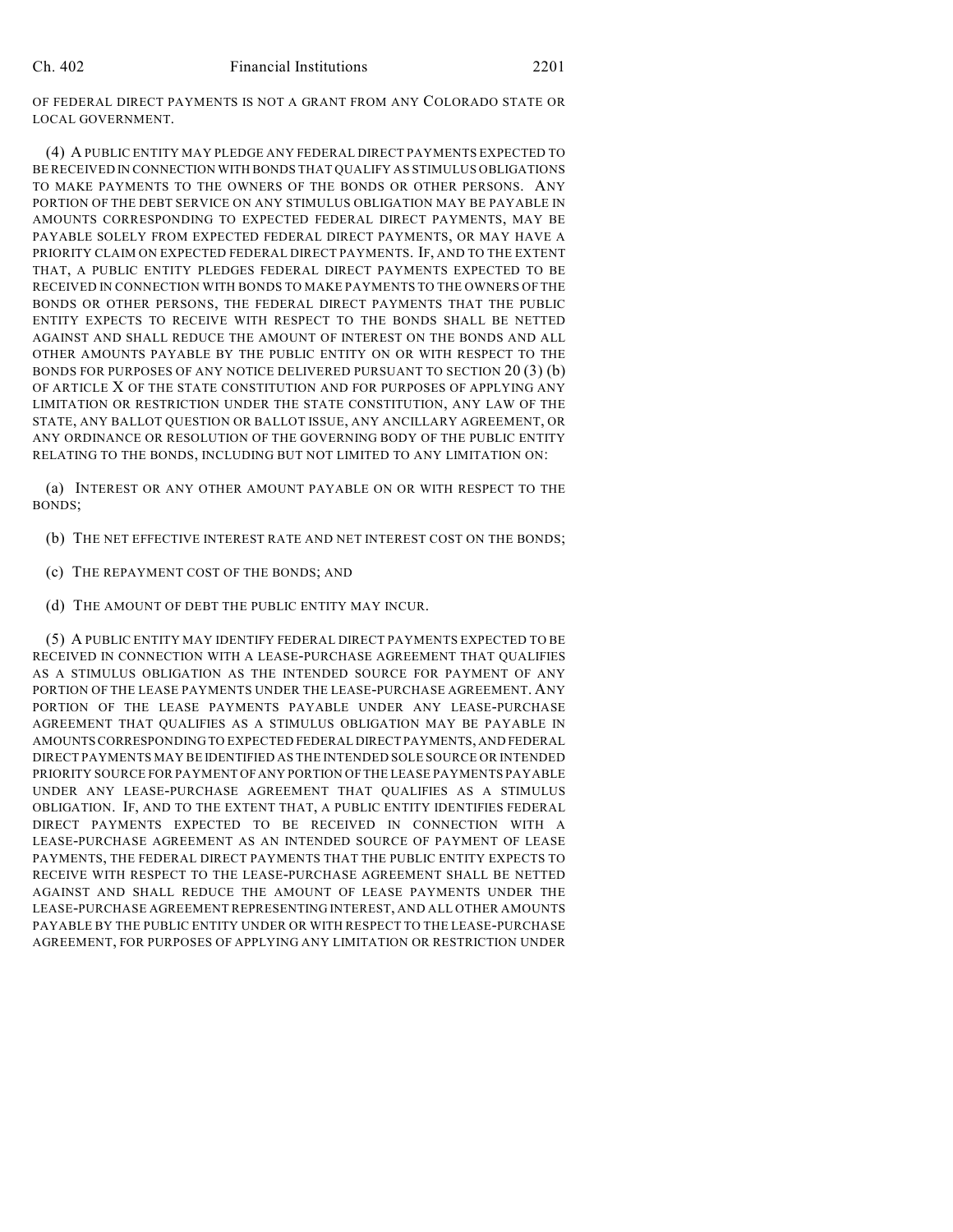THE STATE CONSTITUTION, ANY STATE LAW, ANY BALLOT QUESTION OR BALLOT ISSUE, ANY ANCILLARY AGREEMENT, OR ANY ORDINANCE OR RESOLUTION OF THE GOVERNING BODY OF THE PUBLIC ENTITY RELATING TO THE LEASE-PURCHASE AGREEMENT, INCLUDING BUT NOT LIMITED TO ANY LIMITATION ON INTEREST OR ANY OTHER AMOUNT PAYABLE UNDER THE LEASE-PURCHASE AGREEMENT AND ANY DETERMINATION AS TO THE REASONABLENESS OF THE LEASE PAYMENTS UNDER THE LEASE-PURCHASE AGREEMENT.

(6) THE GOVERNING BODY OF A PUBLIC INSTITUTION OF HIGHER EDUCATION MAY DESIGNATE AND TREAT ANY FEDERAL DIRECT PAYMENT AS REVENUES OF AN AUXILIARY FACILITY OR AN INSTITUTIONAL ENTERPRISE FOR PURPOSES OF SECTIONS 23-5-101.5 TO 23-5-105.5, C.R.S., AND SECTION 23-5-139, C.R.S.

**11-59.7-106. Qualified school construction bond volume cap.** (1) THE STATE QUALIFIED SCHOOL CONSTRUCTION BOND VOLUME CAP SHALL BE ALLOCATED TO THE PUBLIC SCHOOL CAPITAL CONSTRUCTION ASSISTANCE BOARD, WHICH, SUBJECT TO THE PROVISIONS OF SUBSECTIONS (3) AND (4) OF THIS SECTION, SHALL USE THE VOLUME CAP TO ENTER INTO LEASE-PURCHASE AGREEMENTS TO ASSIST THE FINANCING OR REFINANCING OF PROJECTS PURSUANT TO ARTICLE 43.7 OF TITLE 22, C.R.S.

(2) ANY PORTION OF THE SCHOOL DISTRICT QUALIFIED SCHOOL CONSTRUCTION BOND VOLUME CAP FOR A CALENDAR YEAR THAT IS ALLOCATED TO A SCHOOL DISTRICT THAT HAS NOT BEEN USED ON BONDS ISSUED OR A LEASE-PURCHASE AGREEMENT ENTERED INTO BY THE SCHOOL DISTRICT OR FOR WHICH A CONTRACT TO PURCHASE BONDS OR INSTRUMENTS EVIDENCING INTERESTS IN A LEASE-PURCHASE AGREEMENT HAS NOT BEEN ENTERED INTO ON OR BEFORE NOVEMBER 10 OF THE CALENDAR YEAR SHALL, ON NOVEMBER 11 OF THE CALENDAR YEAR, AUTOMATICALLY BY LAW AND WITHOUT ANY ACTION BY THE SCHOOL DISTRICT BE REALLOCATED BY THE SCHOOL DISTRICT TO THE PUBLIC SCHOOL CAPITAL CONSTRUCTION ASSISTANCE BOARD. IF A CONTRACT TO PURCHASE HAS BEEN ENTERED INTO ON OR BEFORE NOVEMBER 10 OF THE CALENDAR YEAR BUT THE RELATED BONDS OR LEASE-PURCHASE AGREEMENT ARE NOT ISSUED OR ENTERED INTO ON OR BEFORE NOVEMBER 30 OF THE CALENDAR YEAR, THE VOLUME CAP SHALL AUTOMATICALLY REVERT TO THE PUBLIC SCHOOL CAPITAL CONSTRUCTION ASSISTANCE BOARD ON DECEMBER 1 OF THE CALENDAR YEAR.

(3) IF THE PUBLIC SCHOOL CAPITAL CONSTRUCTION ASSISTANCE BOARD DETERMINES THAT IT CANNOT USE, OR THAT A SCHOOL DISTRICT OR A CHARTER SCHOOL BOND ISSUER CAN MAKE BETTER USE OF, ANY PORTION OF THE STATE QUALIFIED SCHOOL CONSTRUCTION BOND VOLUME CAP FOR A CALENDAR YEAR OR ANY PORTION OF THE SCHOOL DISTRICT QUALIFIED SCHOOL CONSTRUCTION BOND VOLUME CAP FOR A CALENDAR YEAR THAT IS REALLOCATED TO THE BOARD PURSUANT TO SUBSECTION (2) OF THIS SECTION, THE BOARD MAY ALLOCATE THE PORTION OF THE VOLUME CAP TO THE SCHOOL DISTRICT OR CHARTER SCHOOL BOND ISSUER FOR THE PURPOSE OF FINANCING OR REFINANCING A PROJECT APPROVED BY THE BOARD. ANY VOLUME CAP ALLOCATED TO A SCHOOL DISTRICT OR CHARTER SCHOOL BOND ISSUER PURSUANT TO THIS SUBSECTION (3) THAT HAS NOT BEEN USED ON BONDS ISSUED OR A LEASE-PURCHASE AGREEMENT ENTERED INTO OR FOR WHICH A CONTRACT TO PURCHASE BONDS OR INSTRUMENTS EVIDENCING INTERESTS IN A LEASE-PURCHASE AGREEMENT HAS NOT BEEN ENTERED INTO ON OR BEFORE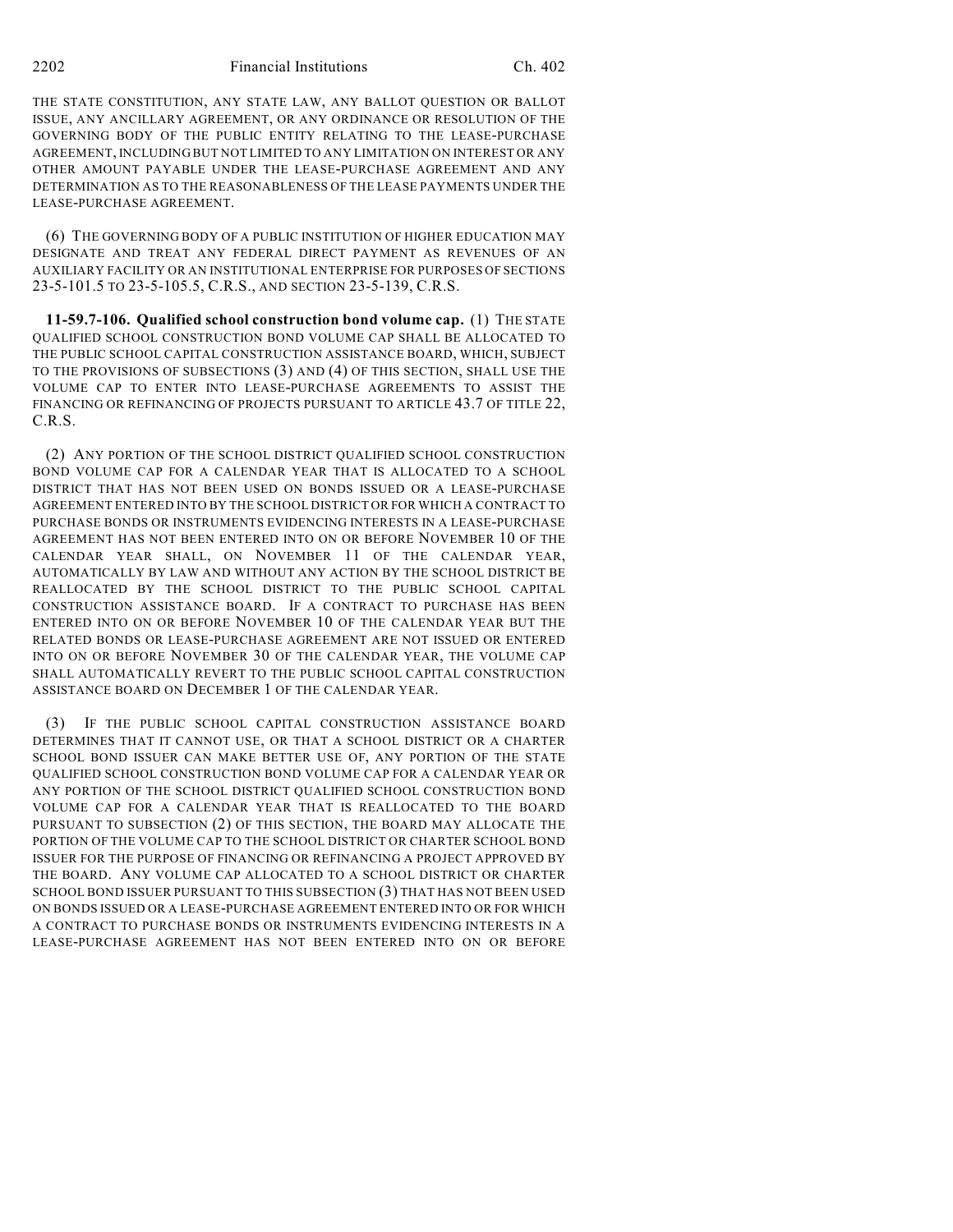NOVEMBER 10 OF ANY CALENDAR YEAR SHALL, ON NOVEMBER 11 OF THE CALENDAR YEAR, AUTOMATICALLY REVERT TO THE PUBLIC SCHOOL CAPITAL CONSTRUCTION ASSISTANCE BOARD. IF A CONTRACT TO PURCHASE HAS BEEN ENTERED INTO ON OR BEFORE NOVEMBER 10 OF THE CALENDAR YEAR BUT THE RELATED BONDS OR LEASE-PURCHASE AGREEMENT ARE NOT ISSUED OR ENTERED INTO ON OR BEFORE NOVEMBER 30 OF THE CALENDAR YEAR, THE VOLUME CAP SHALL AUTOMATICALLY REVERT TO THE PUBLIC SCHOOL CAPITAL CONSTRUCTION ASSISTANCE BOARD ON DECEMBER 1 OF THE CALENDAR YEAR. THE PUBLIC SCHOOL CAPITAL CONSTRUCTION ASSISTANCE BOARD MAY USE OR REALLOCATE TO ANY SCHOOL DISTRICT OR CHARTER SCHOOL BOND ISSUER, FOR THE PURPOSE OF FINANCING OR REFINANCING A PROJECT APPROVED BY THE BOARD, ANY VOLUME CAP THAT REVERTS TO THE BOARD PURSUANT TO THIS SUBSECTION (3) OR MAY CARRY THE VOLUME CAP FORWARD PURSUANT TO SUBSECTION (4) OF THIS SECTION. ANY VOLUME CAP THAT IS REALLOCATED TO A SCHOOL DISTRICT OR CHARTER SCHOOL BOND ISSUER PURSUANT TO THIS SUBSECTION (3) THAT HAS NOT BEEN USED ON BONDS ISSUED OR A LEASE-PURCHASE AGREEMENT ENTERED INTO BY NOON, PREVAILING DENVER TIME, ON DECEMBER 31 OF A CALENDAR YEAR SHALL, AT 12:01 P.M., PREVAILING DENVER TIME, ON DECEMBER 31 OF THE CALENDAR YEAR, AUTOMATICALLY REVERT TO THE PUBLIC SCHOOL CAPITAL CONSTRUCTION ASSISTANCE BOARD.

(4) THE PUBLIC SCHOOL CAPITAL CONSTRUCTION ASSISTANCE BOARD SHALL CARRY FORWARD TO THE NEXT CALENDAR YEAR ANY PORTION OF THE QUALIFIED SCHOOL CONSTRUCTION BOND VOLUME CAP THAT HAS NOT BEEN USED ON BONDS ISSUED OR A LEASE-PURCHASE AGREEMENT ENTERED INTO BY THE END OF A CALENDAR YEAR. IN SELECTING PROJECTS TO ASSIST THE FINANCING OR REFINANCING OF PURSUANT TO ARTICLE 437 OF TITLE 22, C.R.S., AND IN SELECTING PROJECTS OF SCHOOL DISTRICTS FOR THE PURPOSE OF ALLOCATING QUALIFIED SCHOOL CONSTRUCTION BOND VOLUME CAP PURSUANT TO THIS SECTION, THE PUBLIC SCHOOL CAPITAL CONSTRUCTION ASSISTANCE BOARD SHALL PRIORITIZE PROJECTS THAT ARE READY TO BE FINANCED OR REFINANCED AND THAT ARE MOST CONSISTENT WITH THE PURPOSE OF THIS ARTICLE DESCRIBED IN SECTION 11-59.7-102 (1) (b). THE PUBLIC SCHOOL CAPITAL CONSTRUCTION ASSISTANCE BOARD SHALL USE OR ALLOCATE QUALIFIED SCHOOL CONSTRUCTION BOND VOLUME CAP IN A MANNER CONSISTENT WITH FEDERAL LAW AND THE PURPOSE OF THIS ARTICLE DESCRIBED IN SECTION 11-59.7-102 (1) (b) AND TO MINIMIZE THE QUALIFIED SCHOOL CONSTRUCTION BOND VOLUME CAP THAT HAS NOT BEEN USED ON BONDS ISSUED OR ONE OR MORE LEASE-PURCHASE AGREEMENTS ENTERED INTO ON OR BEFORE THE EXPIRATION OF THE QUALIFIED SCHOOL CONSTRUCTION BOND PROGRAM. A SCHOOL DISTRICT TO WHICH SCHOOL DISTRICT QUALIFIED SCHOOL CONSTRUCTION BOND VOLUME CAP HAS BEEN ALLOCATED UNDER FEDERAL LAW OR A SCHOOL DISTRICT OR CHARTER SCHOOL BOND ISSUER TO WHICH QUALIFIED SCHOOL CONSTRUCTION BOND VOLUME CAP HAS BEEN ALLOCATED PURSUANT TO THIS SECTION MAY, AT ANY TIME, RELINQUISH THE VOLUME CAP TO THE PUBLIC SCHOOL CAPITAL CONSTRUCTION ASSISTANCE BOARD. ANY VOLUME CAP RELINQUISHED MAY BE USED BY THE PUBLIC SCHOOL CAPITAL CONSTRUCTION ASSISTANCE BOARD TO ENTER INTO LEASE-PURCHASE AGREEMENTS TO ASSIST THE FINANCING OR REFINANCING OF PROJECTS PURSUANT TO ARTICLE 43.7 OF TITLE 22, C.R.S., MAY BE REALLOCATED BY THE BOARD TO A SCHOOL DISTRICT OR CHARTER SCHOOL BOND ISSUER FOR THE PURPOSE OF FINANCING OR REFINANCING A PROJECT APPROVED BY THE BOARD, OR MAY BE CARRIED FORWARD TO THE NEXT CALENDAR YEAR. THE PUBLIC SCHOOL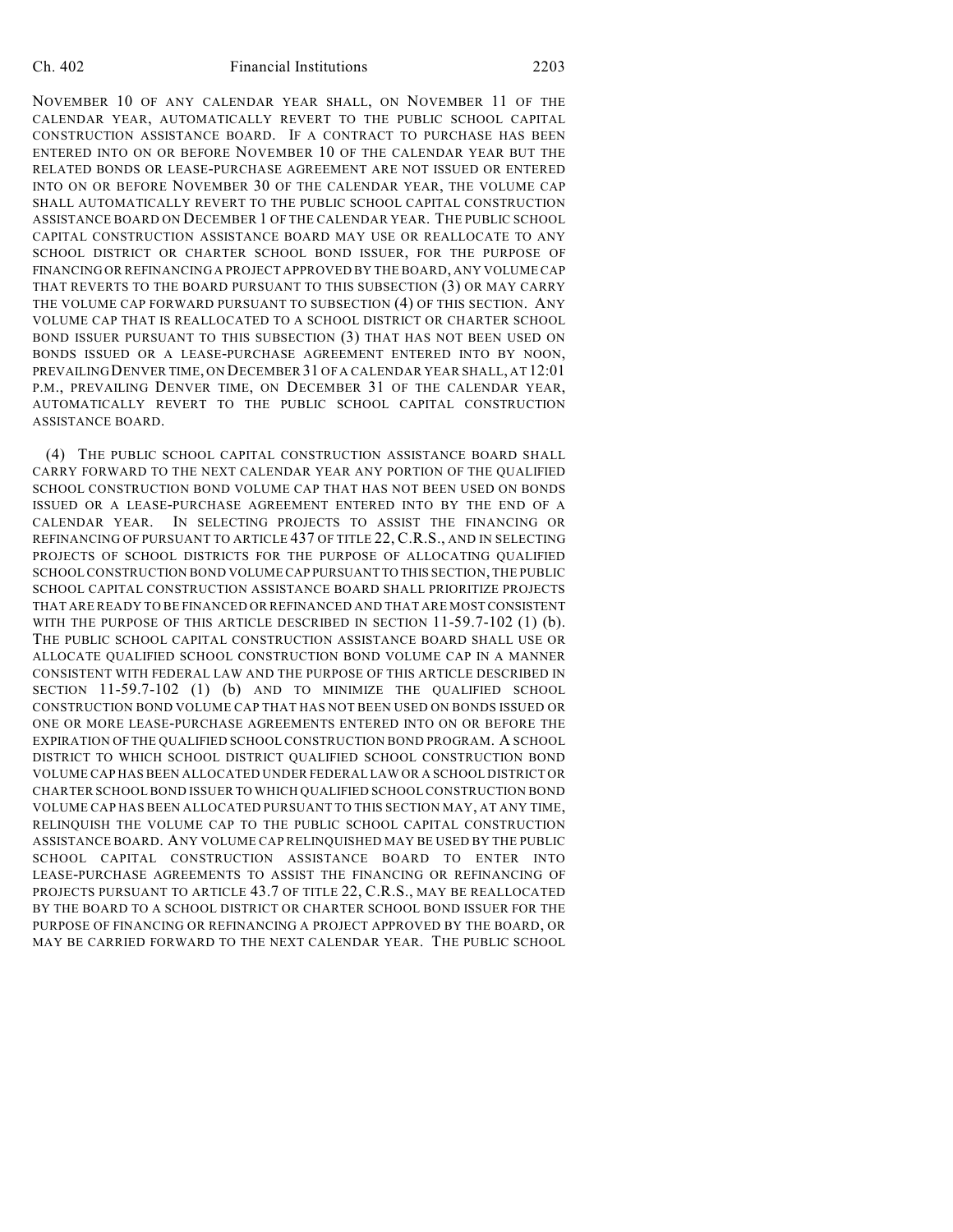CAPITAL CONSTRUCTION ASSISTANCE BOARD MAY PROMULGATE RULES IN ACCORDANCE WITH ARTICLE 4 OF TITLE 24, C.R.S., REGARDING THE MANNER IN WHICH THE QUALIFIED SCHOOL CONSTRUCTION BOND VOLUME CAP WILL BE ALLOCATED.

**11-59.7-107. Qualified energy conservation bond volume cap.** (1) THE QUALIFIED ENERGY CONSERVATION BOND VOLUME CAP SHALL BE ADMINISTERED BY THE GOVERNOR'S ENERGY OFFICE PURSUANT TO THIS SECTION. THE GOVERNOR'S ENERGY OFFICE SHALL ALLOCATE THE QUALIFIED ENERGY CONSERVATION BOND VOLUME CAP TO THE STATE AND LARGE LOCAL GOVERNMENTS IN ACCORDANCE WITH FEDERAL LAW FOR THE PURPOSE OF FINANCING OR REFINANCING PROJECTS APPROVED BY THE GOVERNOR'S ENERGY OFFICE. THE QUALIFIED ENERGY CONSERVATION BOND VOLUME CAP FOR CALENDAR YEAR 2009 SHALL BE ALLOCATED BY THE THIRTIETH DAY FOLLOWING THE EFFECTIVE DATE OF THIS SUBSECTION (1). THE QUALIFIED ENERGY CONSERVATION BOND VOLUME CAP FOR EACH SUBSEQUENT CALENDAR YEAR SHALL BE ALLOCATED ON OR BEFORE FEBRUARY 15 OF THE CALENDAR YEAR.

(2) THE STATE MAY REALLOCATE ANY PORTION OF THE QUALIFIED ENERGY CONSERVATION BOND VOLUME CAP ALLOCATED OR REALLOCATED TO THE STATE PURSUANT TO THIS SECTION TO ANY PUBLIC ENTITY FOR THE PURPOSE OF FINANCING OR REFINANCING PROJECTS APPROVED BY THE GOVERNOR'S ENERGY OFFICE.

(3) ANY PORTION OF THE QUALIFIED ENERGY CONSERVATION BOND VOLUME CAP FOR A CALENDAR YEAR THAT IS ALLOCATED TO A LARGE LOCAL GOVERNMENT PURSUANT TO SUBSECTION (1) OF THIS SECTION THAT HAS NOT BEEN USED ON BONDS ISSUED OR A LEASE-PURCHASE AGREEMENT ENTERED INTO OR FOR WHICH A CONTRACT TO PURCHASE BONDS OR INSTRUMENTS EVIDENCING INTERESTS IN A LEASE-PURCHASE AGREEMENT HAS NOT BEEN ENTERED INTO ON OR BEFORE NOVEMBER 10 OF THE CALENDAR YEAR SHALL, ON NOVEMBER 11 OF THE CALENDAR YEAR, AUTOMATICALLY REVERT TO THE GOVERNOR'S ENERGY OFFICE. IF A CONTRACT TO PURCHASE HAS BEEN ENTERED INTO ON OR BEFORE NOVEMBER 10 OF THE CALENDAR YEAR BUT THE RELATED BONDS OR LEASE-PURCHASE AGREEMENT ARE NOT ISSUED OR ENTERED INTO ON OR BEFORE NOVEMBER 30 OF THE CALENDAR YEAR, THE VOLUME CAP SHALL AUTOMATICALLY REVERT TO THE GOVERNOR'S ENERGY OFFICE ON DECEMBER 1 OF THE CALENDAR YEAR. THE GOVERNOR'S ENERGY OFFICE MAY REALLOCATE TO ANY PUBLIC ENTITY FOR THE PURPOSE OF FINANCING OR REFINANCING A PROJECT APPROVED BY THE OFFICE, OR CARRY FORWARD PURSUANT TO SUBSECTION (4) OF THIS SECTION, ANY VOLUME CAP THAT REVERTS TO THE OFFICE PURSUANT TO THIS SUBSECTION (3). ANY VOLUME CAP THAT IS REALLOCATED TO A PUBLIC ENTITY PURSUANT TO THIS SUBSECTION (3) THAT HAS NOT BEEN USED ON BONDS ISSUED OR A LEASE-PURCHASE AGREEMENT ENTERED INTO BY NOON, PREVAILING DENVER TIME, ON DECEMBER 31 OF A CALENDAR YEAR SHALL, AT 12:01 P.M., PREVAILING DENVER TIME, ON DECEMBER 31 OF THE CALENDAR YEAR, AUTOMATICALLY REVERT TO THE GOVERNOR'S ENERGY OFFICE.

(4) THE GOVERNOR'S ENERGY OFFICE SHALL CARRY FORWARD TO THE NEXT CALENDAR YEAR ANY PORTION OF THE QUALIFIED ENERGY CONSERVATION BOND VOLUME CAP THAT HAS NOT BEEN USED ON BONDS ISSUED OR A LEASE-PURCHASE AGREEMENT ENTERED INTO BY THE END OF A CALENDAR YEAR. IN SELECTING PROJECTS FOR THE PURPOSE OF ALLOCATING QUALIFIED ENERGY CONSERVATION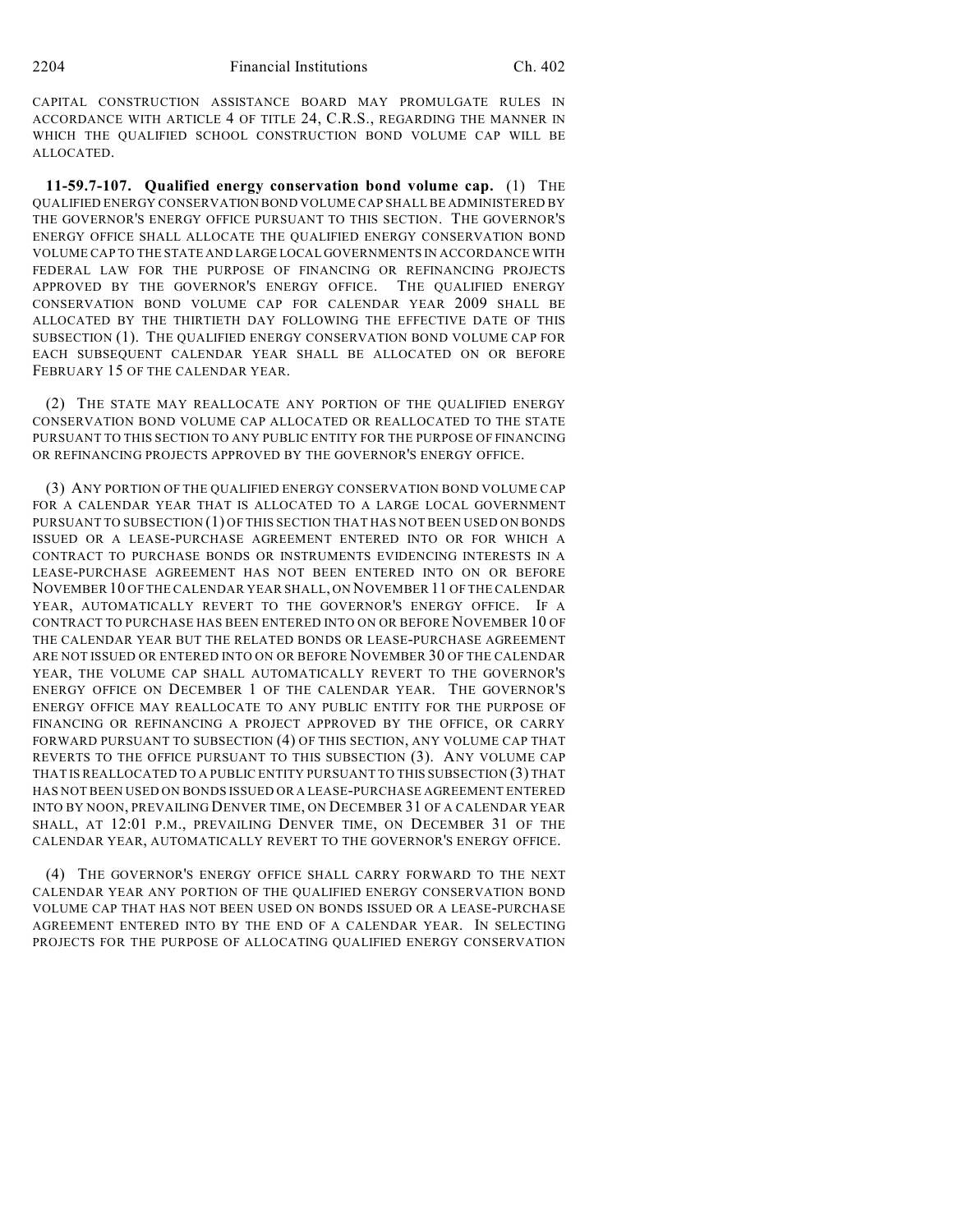BOND VOLUME CAP, THE GOVERNOR'S ENERGY OFFICE SHALL PRIORITIZE PROJECTS THAT ARE READY TO BE FINANCED OR REFINANCED AND THAT ARE MOST CONSISTENT WITH THE PURPOSE OF THIS ARTICLE DESCRIBED IN SECTION 11-59.7-102 (1) (b). THE GOVERNOR'S ENERGY OFFICE SHALL ALLOCATE QUALIFIED ENERGY CONSERVATION BOND VOLUME CAP IN A MANNER CONSISTENT WITH FEDERAL LAW AND THE PURPOSE OF THIS ARTICLE DESCRIBED IN SECTION 11-59.7-102 (1) (b) AND TO MINIMIZE THE QUALIFIED ENERGY CONSERVATION BOND VOLUME CAP THAT HAS NOT BEEN USED ON BONDS ISSUED OR A LEASE-PURCHASE AGREEMENT ENTERED INTO ON OR BEFORE THE EXPIRATION OF THE QUALIFIED ENERGY CONSERVATION BOND PROGRAM. THE GOVERNOR'S ENERGY OFFICE MAY ALLOCATE QUALIFIED ENERGY CONSERVATION BOND VOLUME CAP TO THE STATE PURSUANT TO THIS SECTION IN ANTICIPATION OF THE ENACTMENT BY THE GENERAL ASSEMBLY OF LEGISLATION AUTHORIZING A LEASE-PURCHASE AGREEMENT. THE STATE, ANY LARGE LOCAL GOVERNMENT, OR ANY OTHER PUBLIC ENTITY TO WHICH QUALIFIED ENERGY CONSERVATION BOND VOLUME CAP HAS BEEN ALLOCATED PURSUANT TO THIS SECTION MAY, AT ANY TIME, RELINQUISH THE VOLUME CAP TO THE GOVERNOR'S ENERGY OFFICE. ANY VOLUME CAP RELINQUISHED MAY BE REALLOCATED BY THE GOVERNOR'S ENERGY OFFICE TO ANY PUBLIC ENTITY TO FINANCE OR REFINANCE A PROJECT APPROVED BY THE OFFICE OR MAY BE CARRIED FORWARD TO THE NEXT CALENDAR YEAR. THE DEPARTMENT OF LOCAL AFFAIRS, IN CONSULTATION WITH THE GOVERNOR'S ENERGY OFFICE, MAY PROMULGATE RULES IN ACCORDANCE WITH ARTICLE 4 OF TITLE 24, C.R.S., REGARDING THE MANNER IN WHICH THE QUALIFIED ENERGY CONSERVATION BOND VOLUME CAP WILL BE ALLOCATED.

**11-59.7-108. Recovery zone economic development bond volume cap and recovery zone facility bond volume cap.** (1) THE RECOVERY ZONE ECONOMIC DEVELOPMENT BOND VOLUME CAP AND THE RECOVERY ZONE FACILITY BOND VOLUME CAP SHALL BE ADMINISTERED BY THE COMMISSION ON HIGHER EDUCATION PURSUANT TO THIS SECTION AND, TO THE EXTENT PROVIDED IN SUBSECTION (5) OF THIS SECTION, THE DEPARTMENT OF LOCAL AFFAIRS.

(2) SUBJECT TO THE PROVISIONS OF SUBSECTIONS (3) TO (7) OF THIS SECTION, THE COMMISSION ON HIGHER EDUCATION SHALL SEPARATELY ALLOCATE THE RECOVERY ZONE ECONOMIC DEVELOPMENT BOND VOLUME CAP AND THE RECOVERY ZONE FACILITY BOND VOLUME CAP TO COUNTIES AND LARGE MUNICIPALITIES IN ACCORDANCE WITH FEDERAL LAW FOR THE PURPOSE OF FINANCING OR REFINANCING PROJECTS THAT ARE LOCATED IN RECOVERY ZONES, ARE APPROVED BY THE COMMISSION, AND EITHER ARE OR ARE TO BE OWNED OR USED BY ONE OR MORE PUBLIC INSTITUTIONS OF HIGHER EDUCATION OR ARE EXPECTED TO INCREASE ECONOMIC DEVELOPMENT IN THE VICINITY OF A FACILITY THAT IS OR IS TO BE OWNED OR USED BY ONE OR MORE PUBLIC INSTITUTIONS OF HIGHER EDUCATION IN A MANNER THAT IS COMPLEMENTARY TO THE USE OF SUCH HIGHER EDUCATION FACILITY.

(3) EXCEPT AS OTHERWISE PROVIDED IN SUBSECTION (5) OF THIS SECTION, ANY PORTION OF THE RECOVERY ZONE ECONOMIC DEVELOPMENT BOND VOLUME CAP OR RECOVERY ZONE FACILITY BOND VOLUME CAP ALLOCATED TO A COUNTY OR A LARGE MUNICIPALITY PURSUANT TO SUBSECTION (2) OF THIS SECTION THAT HAS NOT BEEN USED ON BONDS ISSUED OR A LEASE-PURCHASE AGREEMENT ENTERED INTO TO FINANCE OR REFINANCE A PROJECT THAT IS LOCATED IN A RECOVERY ZONE, IS APPROVED BY THE COMMISSION ON HIGHER EDUCATION, AND EITHER IS OR IS TO BE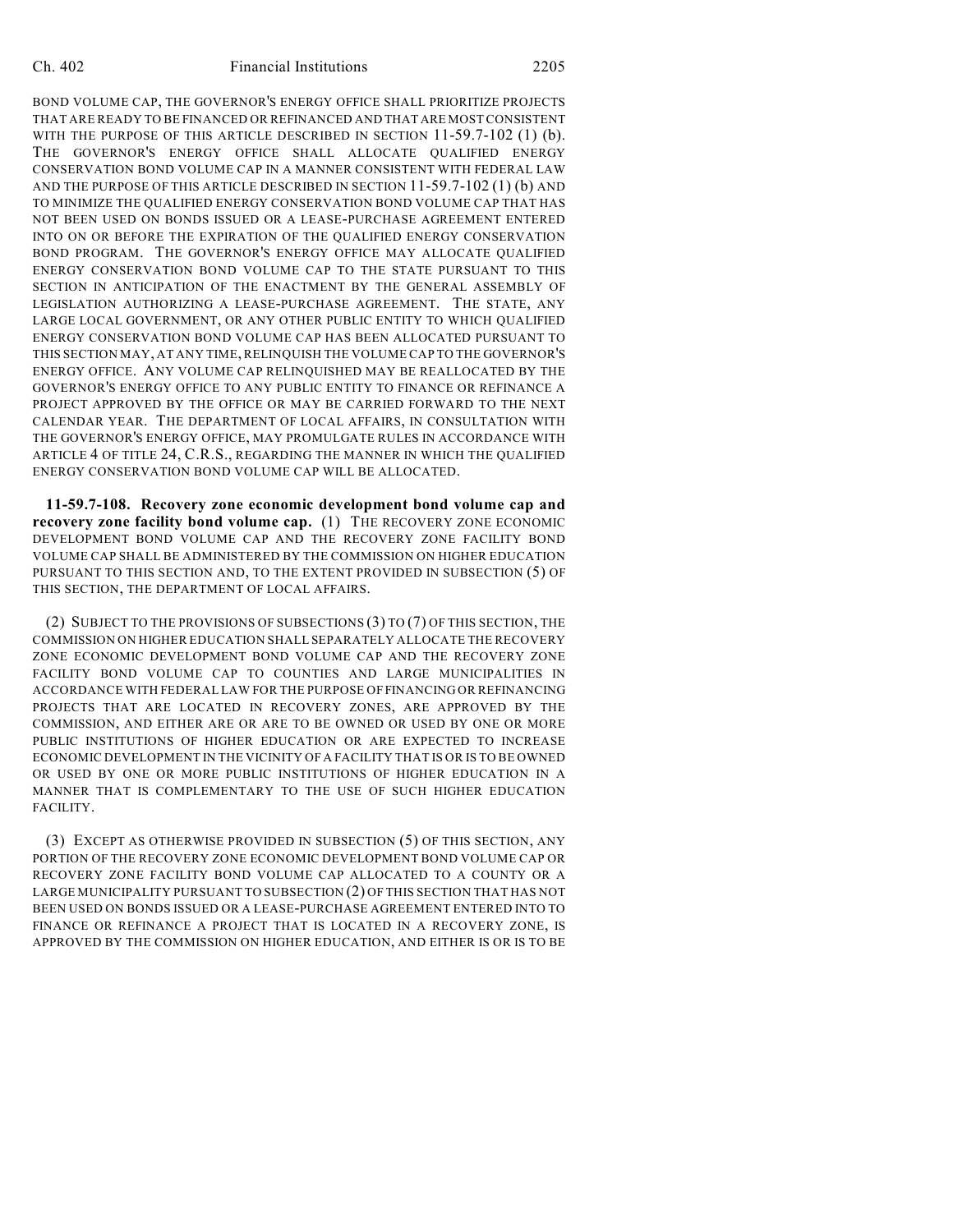OWNED OR USED BY ONE OR MORE PUBLIC INSTITUTIONS OF HIGHER EDUCATION OR IS EXPECTED TO INCREASE ECONOMIC DEVELOPMENT IN THE VICINITY OF A FACILITY THAT IS OR IS TO BE OWNED OR USED BY ONE OR MORE PUBLIC INSTITUTIONS OF HIGHER EDUCATION IN A MANNER THAT IS COMPLEMENTARY TO THE USE OF SUCH HIGHER EDUCATION FACILITY OR FOR WHICH A CONTRACT TO PURCHASE BONDS OR INSTRUMENTS EVIDENCING INTERESTS IN A LEASE-PURCHASE AGREEMENT HAS NOT BEEN ENTERED INTO ON OR BEFORE NOVEMBER 10 OF ANY CALENDAR YEAR SHALL, ON NOVEMBER 11 OF THE CALENDAR YEAR, AUTOMATICALLY REVERT TO THE COMMISSION. IF A CONTRACT TO PURCHASE HAS BEEN ENTERED INTO ON OR BEFORE NOVEMBER 10 OF THE CALENDAR YEAR BUT THE RELATED BONDS OR LEASE-PURCHASE AGREEMENT ARE NOT ISSUED OR ENTERED INTO ON OR BEFORE NOVEMBER 30 OF THE CALENDAR YEAR, THE VOLUME CAP SHALL AUTOMATICALLY REVERT TO THE COMMISSION ON HIGHER EDUCATION ON DECEMBER 1 OF THE CALENDAR YEAR THE COMMISSION ON HIGHER EDUCATION MAY REALLOCATE ANY RECOVERY ZONE ECONOMIC DEVELOPMENT BOND VOLUME CAP OR RECOVERY ZONE FACILITY BOND VOLUME CAP THAT REVERTS TO THE COMMISSION PURSUANT TO THIS SUBSECTION (3) TO ANY PUBLIC ENTITY FOR THE PURPOSE OF FINANCING OR REFINANCING A PROJECT THAT IS LOCATED IN A RECOVERY ZONE, IS APPROVED BY THE COMMISSION, AND EITHER IS OR IS TO BE OWNED OR USED BY ONE OR MORE PUBLIC INSTITUTIONS OF HIGHER EDUCATION OR IS EXPECTED TO INCREASE ECONOMIC DEVELOPMENT IN THE VICINITY OF A FACILITY THAT IS OR IS TO BE OWNED OR USED BY ONE OR MORE PUBLIC INSTITUTIONS OF HIGHER EDUCATION IN A MANNER THAT IS COMPLEMENTARY TO THE USE OF SUCH HIGHER EDUCATION FACILITY OR MAY CARRY THE VOLUME CAP FORWARD PURSUANT TO SUBSECTION (4) OF THIS SECTION. ANY RECOVERY ZONE ECONOMIC DEVELOPMENT BOND VOLUME CAP OR RECOVERY ZONE FACILITY BOND VOLUME CAP THAT IS REALLOCATED TO A PUBLIC ENTITY PURSUANT TO THIS SUBSECTION (3) THAT HAS NOT BEEN USED ON BONDS ISSUED OR A LEASE-PURCHASE AGREEMENT ENTERED INTO TO FINANCE OR REFINANCE A PROJECT THAT IS LOCATED IN A RECOVERY ZONE, IS APPROVED BY THE COMMISSION ON HIGHER EDUCATION, AND EITHER IS OR IS TO BE OWNED OR USED BY ONE OR MORE PUBLIC INSTITUTIONS OF HIGHER EDUCATION OR IS EXPECTED TO INCREASE ECONOMIC DEVELOPMENT IN THE VICINITY OF A FACILITY THAT IS OR IS TO BE OWNED OR USED BY ONE OR MORE PUBLIC INSTITUTIONS OF HIGHER EDUCATION IN A MANNER THAT IS COMPLEMENTARY TO THE USE OF SUCH HIGHER EDUCATION FACILITY BY NOON, PREVAILING DENVER TIME, ON DECEMBER 31 OF A CALENDAR YEAR, SHALL, AT 12:01 P.M., PREVAILING DENVER TIME, ON DECEMBER 31 OF THE CALENDAR YEAR, AUTOMATICALLY REVERT TO THE COMMISSION.

(4) THE COMMISSION ON HIGHER EDUCATION SHALL CARRY FORWARD TO THE NEXT CALENDAR YEAR ANY PORTION OF THE RECOVERY ZONE ECONOMIC DEVELOPMENT BOND VOLUME CAP OR RECOVERY ZONE FACILITY BOND VOLUME CAP THAT HAS NOT BEEN USED ON BONDS ISSUED OR A LEASE-PURCHASE AGREEMENT ENTERED INTO BY THE END OF A CALENDAR YEAR.

(5) NOTWITHSTANDING ANY OTHER PROVISION OF THIS SECTION, IF ANY PORTION OF THE RECOVERY ZONE ECONOMIC DEVELOPMENT BOND VOLUME CAP OR THE RECOVERY ZONE FACILITY BOND VOLUME CAP, INCLUDING ANY PORTION THAT HAS BEEN CARRIED FORWARD PURSUANT TO SUBSECTION (4) OF THIS SECTION, HAS NOT BEEN USED ON BONDS ISSUED OR A LEASE-PURCHASE AGREEMENT ENTERED INTO BY THE NINETIETH DAY PRECEDING THE DATE ON WHICH THE RECOVERY ZONE ECONOMIC DEVELOPMENT BOND PROGRAM OR RECOVERY ZONE FACILITY BOND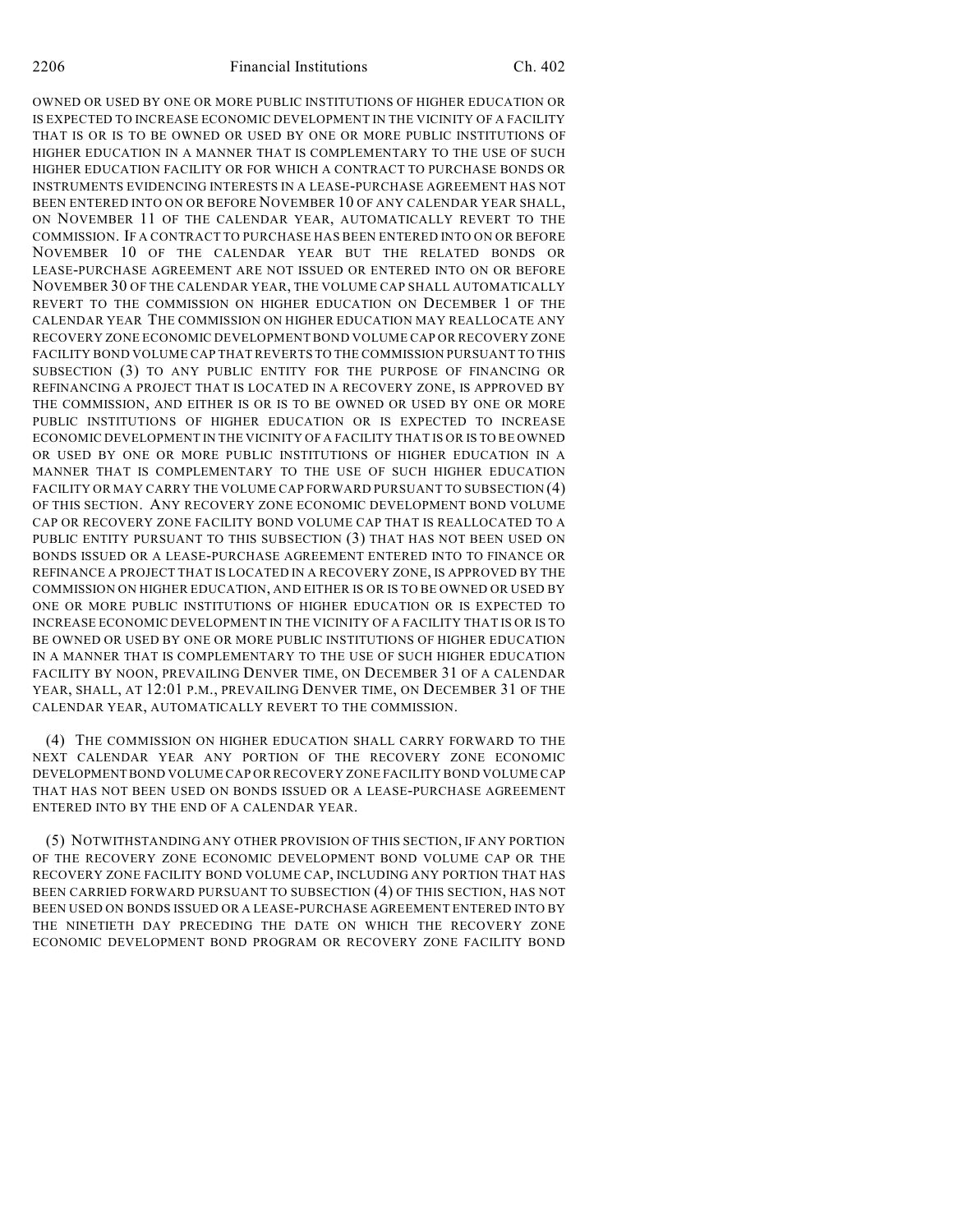#### Ch. 402 Financial Institutions 2207

PROGRAM, AS APPLICABLE, IS TO EXPIRE UNDER FEDERAL LAW, THE REMAINING VOLUME CAP SHALL BE ALLOCATED BY THE DEPARTMENT OF LOCAL AFFAIRS TO PUBLIC ENTITIES FOR THE PURPOSE OF FINANCING OR REFINANCING ANY PROJECT THAT IS LOCATED IN A RECOVERY ZONE AND THAT QUALIFIES FOR FINANCING OR REFINANCING WITH RECOVERY ZONE ECONOMIC DEVELOPMENT BONDS OR RECOVERY ZONE FACILITY BONDS, AS APPLICABLE. ANY PORTION OF ANY VOLUME CAP SO ALLOCATED THAT HAS NOT BEEN USED ON BONDS ISSUED OR A LEASE-PURCHASE AGREEMENT ENTERED INTO BY THE FIFTEENTH DAY PRECEDING THE DATE ON WHICH THE RECOVERY ZONE ECONOMIC DEVELOPMENT BOND PROGRAM OR RECOVERY ZONE FACILITY BOND PROGRAM, AS APPLICABLE, IS TO EXPIRE UNDER FEDERAL LAW SHALL REVERT TO THE DEPARTMENT OF LOCAL AFFAIRS, WHICH SHALL REALLOCATE THE VOLUME CAP TO PUBLIC ENTITIES FOR THE PURPOSE OF FINANCING OR REFINANCING ANY PROJECT THAT IS LOCATED IN A RECOVERY ZONE AND THAT QUALIFIES FOR FINANCING OR REFINANCING WITH RECOVERY ZONE ECONOMIC DEVELOPMENT BONDS OR RECOVERY ZONE FACILITY BONDS, AS APPLICABLE.

(6) IN SELECTING PROJECTS FOR THE PURPOSE OF ALLOCATING RECOVERY ZONE ECONOMIC DEVELOPMENT BOND VOLUME CAP OR RECOVERY ZONE FACILITY BOND VOLUME CAP, THE COMMISSION ON HIGHER EDUCATION AND THE DEPARTMENT OF LOCAL AFFAIRS SHALL PRIORITIZE PROJECTS THAT ARE READY TO BE FINANCED OR REFINANCED AND THAT ARE MOST CONSISTENT WITH THE PURPOSE OF THIS ARTICLE DESCRIBED IN SECTION 11-59.7-102 (1) (b). THE COMMISSION ON HIGHER EDUCATION AND THE DEPARTMENT OF LOCAL AFFAIRS SHALL ALLOCATE THE RECOVERY ZONE ECONOMIC DEVELOPMENT BOND VOLUME CAP AND THE RECOVERY ZONE FACILITY BOND VOLUME CAP IN A MANNER CONSISTENT WITH FEDERAL LAW AND THE PURPOSE OF THIS ARTICLE DESCRIBED IN SECTION 11-59.7-102 (1) (b) AND TO MINIMIZE THE VOLUME CAP THAT HAS NOT BEEN USED ON BONDS ISSUED OR ONE OR MORE LEASE-PURCHASE AGREEMENTS ENTERED INTO AT THE EXPIRATION OF THE RECOVERY ZONE ECONOMIC DEVELOPMENT BOND PROGRAM OR THE RECOVERY ZONE FACILITY BOND PROGRAM, AS APPLICABLE, UNDER FEDERAL LAW. ANY COUNTY OR LARGE MUNICIPALITY TO WHICH RECOVERY ZONE ECONOMIC DEVELOPMENT BOND VOLUME CAP OR RECOVERY ZONE FACILITY BOND VOLUME CAP HAS BEEN ALLOCATED PURSUANT TO THIS SECTION MAY, AT ANY TIME, RELINQUISH THE VOLUME CAP TO THE COMMISSION ON HIGHER EDUCATION OR, IN THE CIRCUMSTANCES DESCRIBED IN SUBSECTION (5) OF THIS SECTION, THE DEPARTMENT OF LOCAL AFFAIRS. ANY VOLUME CAP RELINQUISHED MAY BE REALLOCATED BY THE COMMISSION ON HIGHER EDUCATION TO ANY PUBLIC ENTITY FOR THE PURPOSE OF FINANCING OR REFINANCING A PROJECT THAT IS LOCATED IN A RECOVERY ZONE, HAS BEEN APPROVED BY THE COMMISSION, AND EITHER IS OR IS TO BE OWNED OR USED BY ONE OR MORE PUBLIC INSTITUTIONS OF HIGHER EDUCATION OR IS EXPECTED TO INCREASE ECONOMIC DEVELOPMENT IN THE VICINITY OF A FACILITY THAT IS OR IS TO BE OWNED OR USED BY ONE OR MORE PUBLIC INSTITUTIONS OF HIGHER EDUCATION IN A MANNER THAT IS COMPLEMENTARY TO THE USE OF SUCH HIGHER EDUCATION FACILITY, MAY BE CARRIED FORWARD TO THE NEXT CALENDAR YEAR, OR, IF THE CIRCUMSTANCES DESCRIBED IN SUBSECTION (5) OF THIS SECTION APPLY, MAY BE REALLOCATED BY THE DEPARTMENT OF LOCAL AFFAIRS FOR THE PURPOSE OF FINANCING OR REFINANCING ANY PROJECT THAT IS LOCATED IN A RECOVERY ZONE AND THAT QUALIFIES FOR FINANCING OR REFINANCING WITH RECOVERY ZONE ECONOMIC DEVELOPMENT BONDS OR RECOVERY ZONE FACILITY BONDS, AS APPLICABLE. THE COMMISSION ON HIGHER EDUCATION AND THE DEPARTMENT OF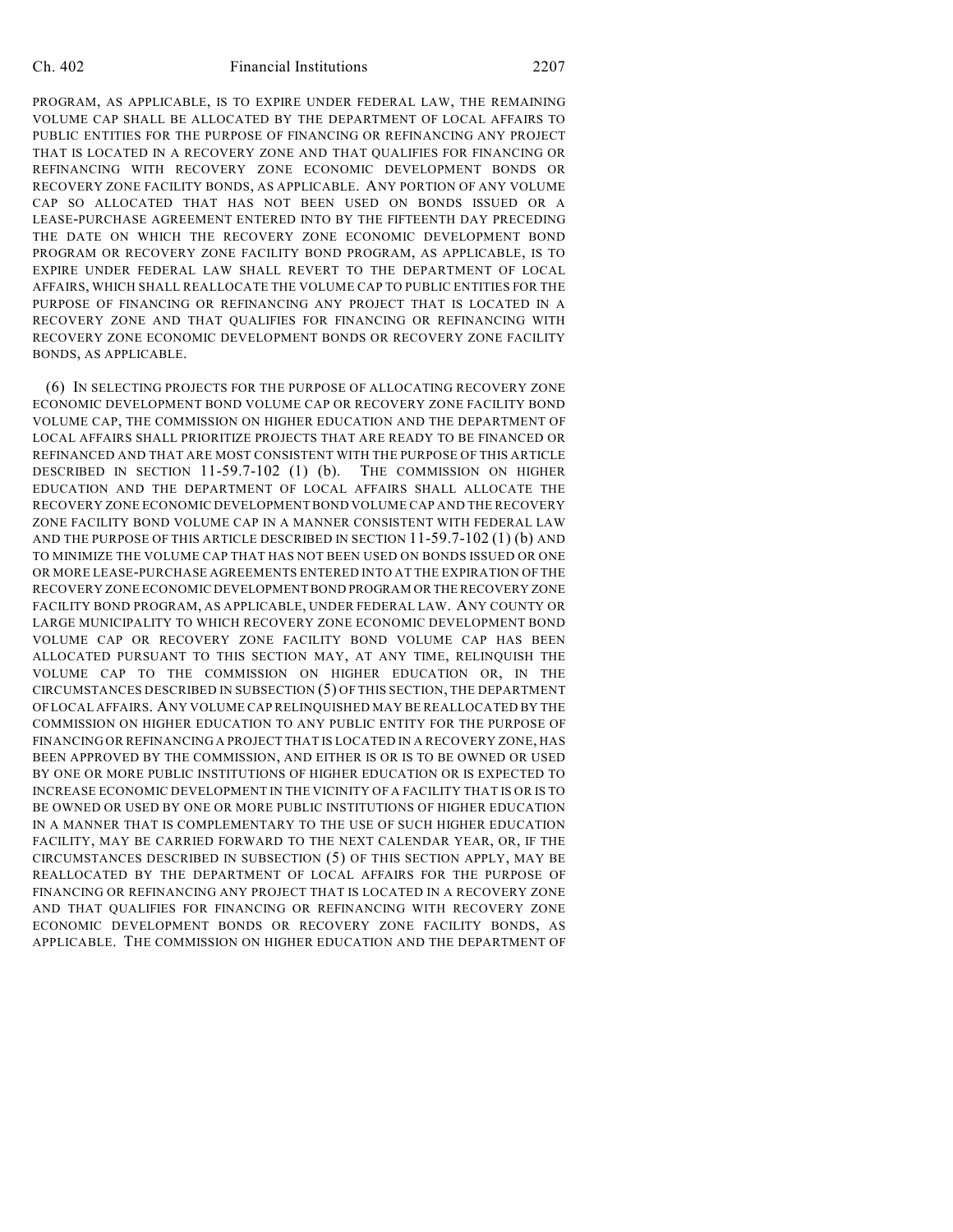LOCAL AFFAIRS MAY PROMULGATE RULES IN ACCORDANCE WITH ARTICLE 4 OF TITLE 24, C.R.S., REGARDING THE MANNER IN WHICH THE RECOVERY ZONE ECONOMIC DEVELOPMENT BOND VOLUME CAP AND THE RECOVERY ZONE FACILITY BOND VOLUME CAP THAT THEY ARE RESPECTIVELY RESPONSIBLE FOR ALLOCATING PURSUANT TO THIS SECTION WILL BE ALLOCATED.

(7) ON OR BEFORE THE ONE HUNDRED EIGHTIETH DAY PRECEDING THE DATE ON WHICH THE RECOVERY ZONE ECONOMIC DEVELOPMENT BOND PROGRAM OR THE RECOVERY ZONE FACILITY BOND PROGRAM, AS APPLICABLE, IS TO EXPIRE UNDER FEDERAL LAW, THE COMMISSION ON HIGHER EDUCATION SHALL DELIVER TO THE DEPARTMENT OF LOCAL AFFAIRS A WRITTEN REPORT DESCRIBING:

(a) THE STIMULUS OBLIGATIONS THAT HAVE BEEN ISSUED OR ENTERED INTO USING RECOVERY ZONE ECONOMIC DEVELOPMENT BOND VOLUME CAP OR RECOVERY ZONE FACILITY BOND VOLUME CAP;

(b) THE STIMULUS OBLIGATIONS THAT THE COMMISSION ON HIGHER EDUCATION EXPECTS TO BE ISSUED OR ENTERED INTO WITH RECOVERY ZONE ECONOMIC DEVELOPMENT BOND VOLUME CAP OR RECOVERY ZONE FACILITY BOND VOLUME CAP ON OR BEFORE THE NINETIETH DAY PRECEDING THE DATE ON WHICH THE RECOVERY ZONE ECONOMIC DEVELOPMENT BOND PROGRAM OR THE RECOVERY ZONE FACILITY BOND PROGRAM, AS APPLICABLE, IS TO EXPIRE UNDER FEDERAL LAW; AND

(c) THE ACTIONS THAT HAVE NOT YET BEEN TAKEN AND THE EVENTS THAT HAVE NOT YET OCCURRED BUT THAT MUST BE TAKEN OR THAT MUST OCCUR BEFORE THE STIMULUS OBLIGATIONS DESCRIBED IN PARAGRAPHS (a) AND (b) OF THIS SUBSECTION (7) ARE ISSUED OR ENTERED INTO, THE DATE ON WHICH THE ACTIONS AND EVENTS ARE SCHEDULED TO BE TAKEN OR TO OCCUR, AND THE COMMISSION'S ANALYSIS OF THE LIKELIHOOD THAT THE ACTIONS OR EVENTS WILL BE TAKEN OR WILL OCCUR AND THAT THE STIMULUS OBLIGATIONS WILL BE ISSUED OR ENTERED INTO ON OR BEFORE THE NINETIETH DAY PRECEDING THE DATE ON WHICH THE RECOVERY ZONE ECONOMIC DEVELOPMENT BOND PROGRAM OR THE RECOVERY ZONE FACILITY BOND PROGRAM, AS APPLICABLE, IS TO EXPIRE UNDER FEDERAL LAW.

**11-59.7-109. Qualified zone academy bond volume cap.** (1) THE QUALIFIED ZONE ACADEMY BOND VOLUME CAP SHALL BE ADMINISTERED BY THE PUBLIC SCHOOL CAPITAL CONSTRUCTION ASSISTANCE BOARD PURSUANT TO THIS SECTION. THE QUALIFIED ZONE ACADEMY BOND VOLUME CAP SHALL BE ALLOCATED TO SCHOOL DISTRICTS TO FINANCE OR REFINANCE PROJECTS APPROVED BY THE PUBLIC SCHOOL CAPITAL CONSTRUCTION ASSISTANCE BOARD.

(2) ANY PORTION OF THE QUALIFIED ZONE ACADEMY BOND VOLUME CAP FOR A CALENDAR YEAR THAT IS ALLOCATED TO A SCHOOL DISTRICT PURSUANT TO SUBSECTION (1) OF THIS SECTION AND THAT HAS NOT BEEN USED ON BONDS ISSUED OR A LEASE-PURCHASE AGREEMENT ENTERED INTO OR FOR WHICH A CONTRACT TO PURCHASE BONDS OR INSTRUMENTS EVIDENCING INTERESTS IN A LEASE-PURCHASE AGREEMENT HAS NOT BEEN ENTERED INTO ON OR BEFORE NOVEMBER 10 OF THE CALENDAR YEAR SHALL, ON NOVEMBER 11 OF THE CALENDAR YEAR, AUTOMATICALLY REVERT TO THE PUBLIC SCHOOL CAPITAL CONSTRUCTION ASSISTANCE BOARD. IF A CONTRACT TO PURCHASE HAS BEEN ENTERED INTO ON OR BEFORE NOVEMBER 10 OF THE CALENDAR YEAR BUT THE RELATED BONDS OR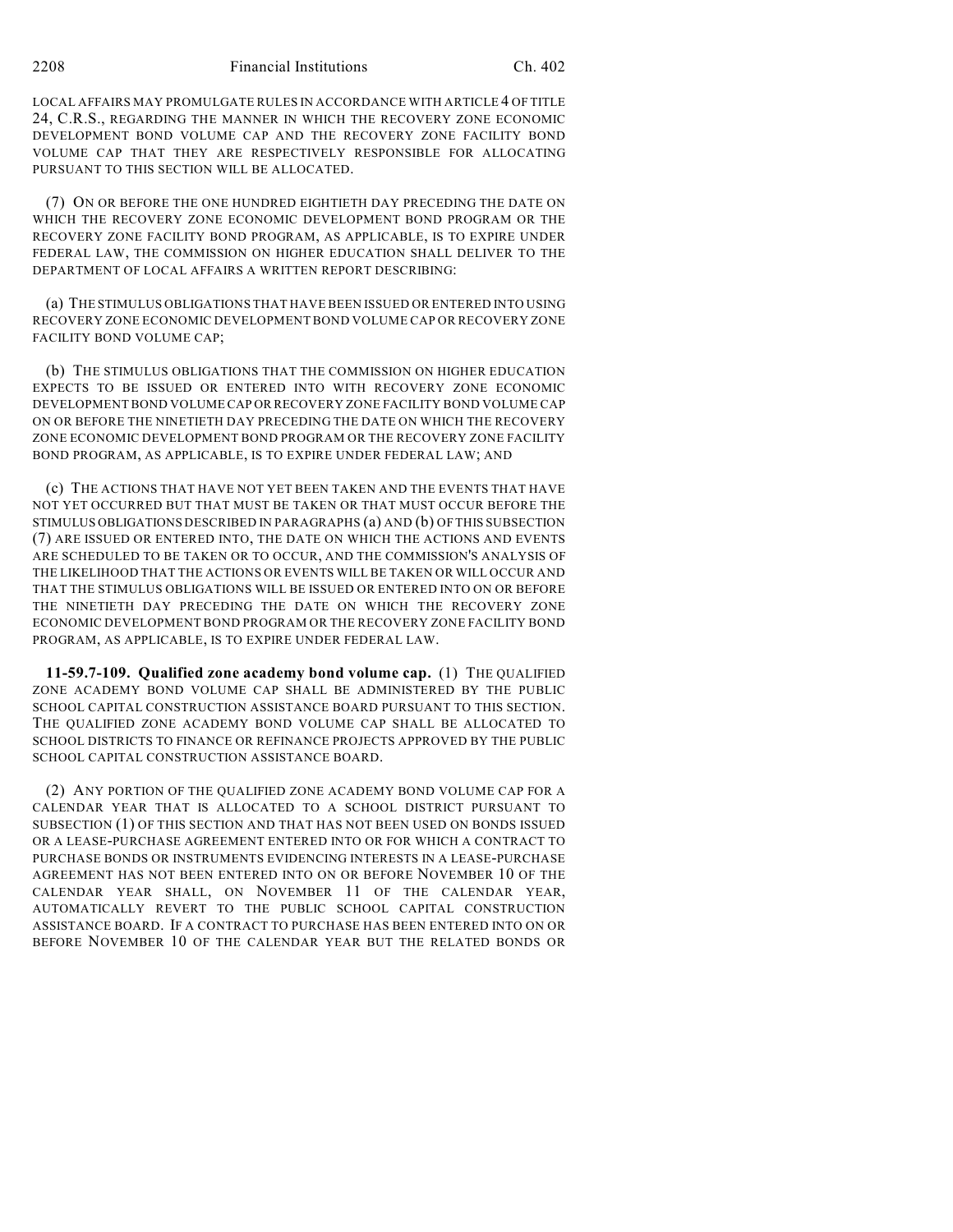#### Ch. 402 Financial Institutions 2209

LEASE-PURCHASE AGREEMENT ARE NOT ISSUED OR ENTERED INTO ON OR BEFORE NOVEMBER 30 OF THE CALENDAR YEAR, THE VOLUME CAP SHALL AUTOMATICALLY REVERT TO THE PUBLIC SCHOOL CAPITAL CONSTRUCTION ASSISTANCE BOARD ON DECEMBER 1 OF THE CALENDAR YEAR. THE PUBLIC SCHOOL CAPITAL CONSTRUCTION ASSISTANCE BOARD MAY REALLOCATE TO ANY SCHOOL DISTRICT FOR THE PURPOSE OF FINANCING OR REFINANCING A PROJECT APPROVED BY THE BOARD ANY VOLUME CAP THAT REVERTS TO THE BOARD PURSUANT TO THIS SUBSECTION (2) OR MAY CARRY THE VOLUME CAP FORWARD PURSUANT TO SUBSECTION (3) OF THIS SECTION. ANY VOLUME CAP THAT IS REALLOCATED TO A SCHOOL DISTRICT PURSUANT TO THIS SUBSECTION (2) THAT HAS NOT BEEN USED ON BONDS ISSUED OR A LEASE-PURCHASE AGREEMENT ENTERED INTO BY NOON, PREVAILING DENVER TIME, ON DECEMBER 31 OF A CALENDAR YEAR SHALL, AT 12:01 P.M., PREVAILING DENVER TIME, ON DECEMBER 31 OF THE CALENDAR YEAR, AUTOMATICALLY REVERT TO THE PUBLIC SCHOOL CAPITAL CONSTRUCTION ASSISTANCE BOARD.

(3) THE PUBLIC SCHOOL CAPITAL CONSTRUCTION ASSISTANCE BOARD SHALL CARRY FORWARD TO THE NEXT CALENDAR YEAR ANY PORTION OF THE QUALIFIED ZONE ACADEMY BOND VOLUME CAP THAT HAS NOT BEEN USED ON BONDS ISSUED OR A LEASE-PURCHASE AGREEMENT ENTERED INTO BY THE END OF A CALENDAR YEAR.

(4) IN SELECTING PROJECTS FOR THE PURPOSE OF ALLOCATING QUALIFIED ZONE ACADEMY BOND VOLUME CAP, THE PUBLIC SCHOOL CAPITAL CONSTRUCTION ASSISTANCE BOARD SHALL PRIORITIZE PROJECTS THAT ARE READY TO BE FINANCED OR REFINANCED AND THAT ARE MOST CONSISTENT WITH THE PURPOSE OF THIS ARTICLE DESCRIBED IN SECTION 11-59.7-102 (1) (b). THE PUBLIC SCHOOL CAPITAL CONSTRUCTION ASSISTANCE BOARD SHALL ALLOCATE QUALIFIED ZONE ACADEMY BOND VOLUME CAP IN A MANNER CONSISTENT WITH FEDERAL LAW AND THE PURPOSE OF THIS ARTICLE DESCRIBED IN SECTION 11-59.7-102 (1) (b) AND TO MINIMIZE THE QUALIFIED ZONE ACADEMY BOND VOLUME CAP THAT HAS NOT BEEN USED ON BONDS ISSUED OR LEASE-PURCHASE AGREEMENTS ENTERED INTO BY THE EXPIRATION OF THE QUALIFIED ZONE ACADEMY BOND PROGRAM. ANY SCHOOL DISTRICT TO WHICH QUALIFIED ZONE ACADEMY BOND VOLUME CAP HAS BEEN ALLOCATED PURSUANT TO THIS SECTION MAY, AT ANY TIME, RELINQUISH THE VOLUME CAP TO THE PUBLIC SCHOOL CAPITAL CONSTRUCTION ASSISTANCE BOARD. ANY VOLUME CAP RELINQUISHED MAY BE REALLOCATED BY THE PUBLIC SCHOOL CAPITAL CONSTRUCTION ASSISTANCE BOARD TO A SCHOOL DISTRICT TO FINANCE OR REFINANCE A PROJECT APPROVED BY THE BOARD OR MAY BE CARRIED FORWARD TO THE NEXT CALENDAR YEAR. THE PUBLIC SCHOOL CAPITAL CONSTRUCTION ASSISTANCE BOARD MAY PROMULGATE RULES IN ACCORDANCE WITH ARTICLE 4 OF TITLE 24,C.R.S., REGARDING THE MANNER IN WHICH THE QUALIFIED ZONE ACADEMY BOND VOLUME CAP WILL BE ALLOCATED.

**11-59.7-110. Recovery and reinvestment act finance authorities.** (1) TWO OR MORE PUBLIC ENTITIES THAT ARE AUTHORIZED TO ISSUE OR ENTER INTO ONE OR MORE TYPES OF STIMULUS OBLIGATIONS OR ONE OR MORE PUBLIC ENTITIES THAT ARE AUTHORIZED TO ISSUE OR ENTER INTO ONE OR MORE TYPES OF STIMULUS OBLIGATIONS AND ONE OR MORE PUBLIC ENTITIES THAT MAY USE OR BENEFIT FROM THE PROJECT OR PROJECTS TO BE FINANCED OR REFINANCED BY ONE OR MORE TYPES OF STIMULUS OBLIGATIONS MAY, BY OR PURSUANT TO ONE OR MORE CONTRACTS WITH EACH OTHER, CREATE A SEPARATE LEGAL ENTITY, TO BE KNOWN AS A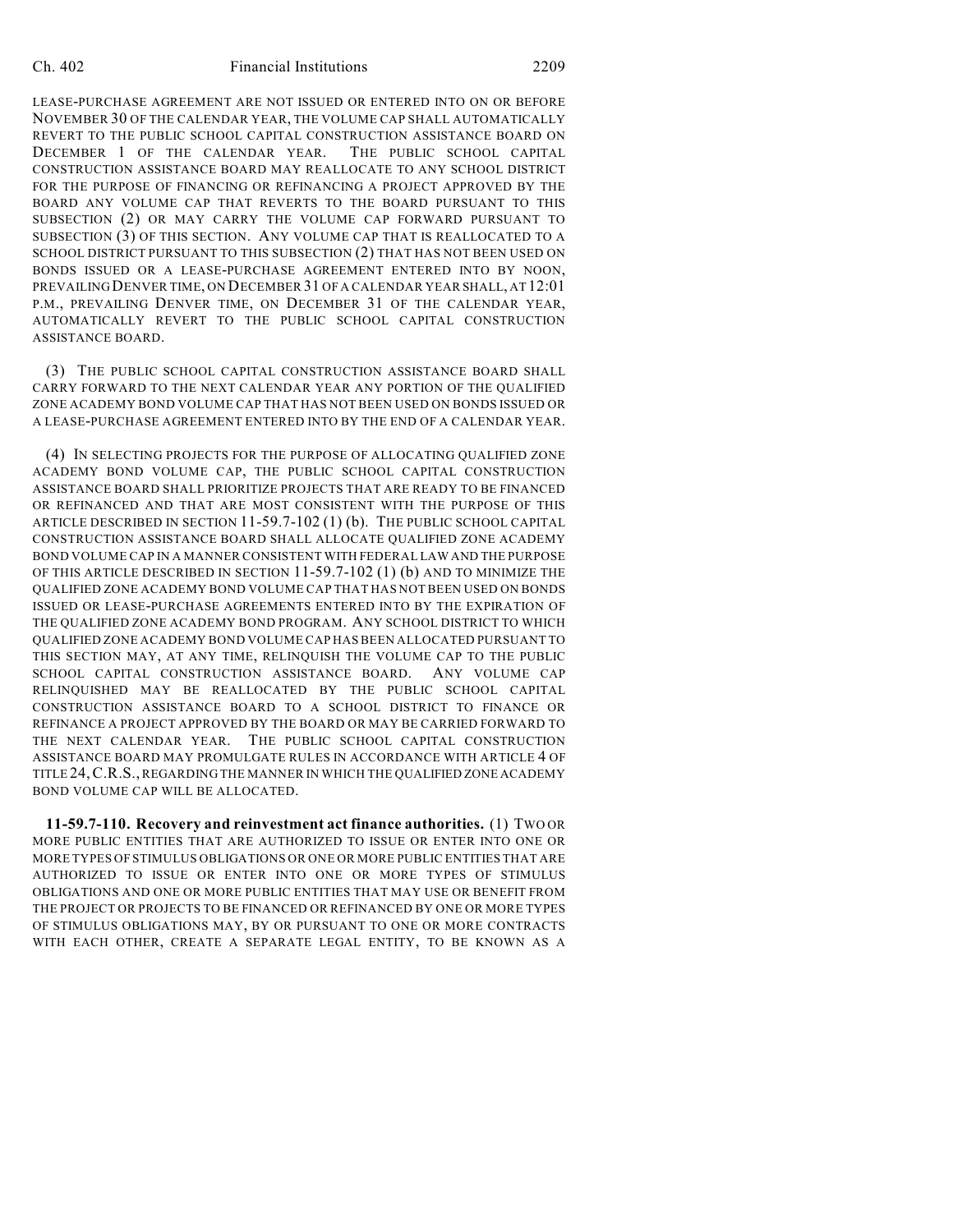RECOVERY AND REINVESTMENT ACT FINANCE AUTHORITY, FOR THE PURPOSES OF ISSUING OR ENTERING INTO STIMULUS OBLIGATIONS OF THE TYPE OR TYPES, PROVIDING FOR THE USE OR DISTRIBUTION OF THE PROCEEDS OF THE STIMULUS OBLIGATIONS, PROVIDING FOR THE PAYMENT OF THE STIMULUS OBLIGATIONS, AND ADDRESSING OTHER MATTERS RELATING TO THE STIMULUS OBLIGATIONS AND THE PROPERTY AND OPERATIONS OF THE RECOVERY AND REINVESTMENT ACT FINANCE AUTHORITY.

(2) THE CONTRACT PURSUANT TO WHICH A RECOVERY AND REINVESTMENT ACT FINANCE AUTHORITY IS CREATED SHALL SPECIFY:

(a) THE NAME AND PURPOSE OF THE AUTHORITY AND THE TYPE OR TYPES OF STIMULUS OBLIGATIONS THAT THE AUTHORITY IS AUTHORIZED TO ISSUE OR ENTER INTO;

(b) THE ESTABLISHMENT AND ORGANIZATION OF THE GOVERNING BODY OF THE AUTHORITY, WHICH SHALL BE A BOARD OF DIRECTORS IN WHICH ALL LEGISLATIVE POWER OF THE AUTHORITY IS VESTED, INCLUDING:

(I) THE NUMBER OF DIRECTORS, THEIR MANNER OF APPOINTMENT, THEIR TERMS OF OFFICE, THEIR COMPENSATION, IF ANY, AND THE PROCEDURE FOR FILLING VACANCIES ON THE BOARD;

(II) THE OFFICERS OF THE AUTHORITY, THE MANNER OF THEIR SELECTION, AND THEIR DUTIES;

(III) THE VOTING REQUIREMENTS FOR ACTION BY THE BOARD; EXCEPT THAT, UNLESS OTHERWISE SPECIFICALLY PROVIDED, A MAJORITY OF DIRECTORS SHALL CONSTITUTE A QUORUM, AND A MAJORITY OF THE QUORUM SHALL BE NECESSARY FOR ANY ACTION TAKEN BY THE BOARD; AND

(IV) THE DUTIES OF THE BOARD;

(c) THE OBLIGATIONS AND RIGHTS OF THE CONTRACTING PUBLIC ENTITIES;

(d) PROVISIONS FOR THE DISPOSITION, DIVISION, OR DISTRIBUTION OF ANY PROPERTY OF THE AUTHORITY;

(e) THE TERM OF THE CONTRACT CREATING THE AUTHORITY, WHICH MAY BE CONTINUED FOR A DEFINITE TERM OR UNTIL RESCINDED OR TERMINATED, AND THE METHOD, IF ANY, BY WHICH IT MAY BE RESCINDED OR TERMINATED; EXCEPT THAT THE CONTRACT MAY NOT BE RESCINDED OR TERMINATED SO LONG AS THE AUTHORITY HAS BONDS OR ONE OR MORE LEASE-PURCHASE AGREEMENTS OUTSTANDING UNLESS PROVISION FOR FULL PAYMENT OF THE BONDS OR LEASE-PURCHASE AGREEMENT OR AGREEMENTS, BY ESCROW OR OTHERWISE, HAS BEEN MADE PURSUANT TO THE TERMS OF THE BONDS OR LEASE-PURCHASE AGREEMENT OR AGREEMENTS;

(f) THE PROVISIONS FOR THE AMENDMENT OF THE CONTRACT CREATING THE AUTHORITY;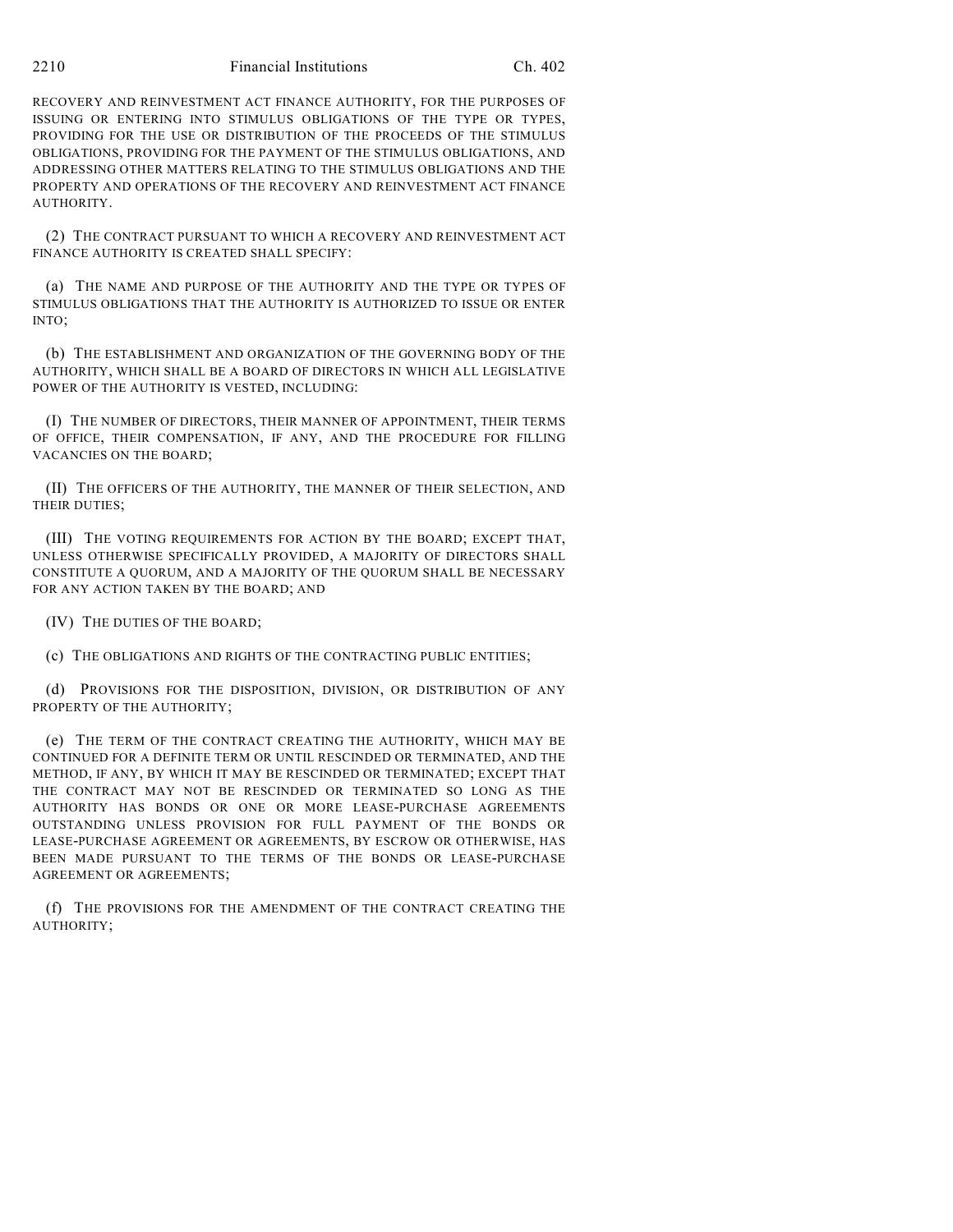(g) ANY INTENTION OF THE CONTRACTING PUBLIC ENTITIES TO CREATE THE AUTHORITY AS, AND HAVE THE AUTHORITY CONDUCT ITS BUSINESS IN A MANNER THAT SATISFIES ALL REQUIREMENTS OF THE CONSTITUTION AND LAWS OF THE STATE FOR MAINTAINING THE STATUS OF, AN ENTERPRISE, AS DEFINED IN SECTION  $20(2)(d)$ OF ARTICLE X OF THE STATE CONSTITUTION; AND

(h) THE CONDITIONS REQUIRED WHEN ADDING OR DELETING PUBLIC ENTITIES TO OR FROM THE CONTRACT.

(3) THE GENERAL POWERS OF A RECOVERY AND REINVESTMENT FINANCE AUTHORITY SHALL INCLUDE THE FOLLOWING POWERS:

(a) TO ISSUE OR ENTER INTO BONDS AND LEASE-PURCHASE AGREEMENTS THAT QUALIFY AS THE TYPE OR TYPES OF STIMULUS OBLIGATIONS IDENTIFIED IN THE CONTRACT;

(b) TO USE OR DISTRIBUTE THE PROCEEDS OF ITS STIMULUS OBLIGATIONS FOR THE BENEFIT OF ONE OR MORE OF THE CONTRACTING PUBLIC ENTITIES;

(c) TO MAKE AND ENTER INTO ANCILLARY AGREEMENTS AND OTHER CONTRACTS AND AGREEMENTS WITH THE CONTRACTING PUBLIC ENTITIES AND OTHER PERSONS;

(d) TO EMPLOY AGENTS AND EMPLOYEES, TO ENTER INTO CONTRACTS WITH ATTORNEYS, ACCOUNTANTS, INVESTMENT BANKERS, AND OTHER CONSULTANTS, AND TO DO AND PERFORM ANY ACTS AND THINGS AUTHORIZED BY THIS SECTION UNDER, THROUGH, OR BY MEANS OF ANY EMPLOYEE, AGENT, OR PERSON WITH WHICH IT CONTRACTS;

(e) TO SUE AND BE SUED IN ITS OWN NAME;

(f) TO HAVE AND USE A CORPORATE SEAL;

(g) TO ADOPT, BY RESOLUTION, BYLAWS, RULES, AND REGULATIONS RESPECTING THE EXERCISE OF ITS POWERS AND THE CARRYING OUT OF ITS PURPOSES;

(h) TO DEPOSIT MONEYS NOT THEN NEEDED IN THE CONDUCT OF ITS AFFAIRS IN ANY DEPOSITORY AUTHORIZED IN SECTION 24-75-603, C.R.S. FOR THE PURPOSE OF MAKING DEPOSITS, THE BOARD OF DIRECTORS OF THE AUTHORITY MAY APPOINT, BY WRITTEN RESOLUTION, ONE OR MORE PERSONS TO ACT AS CUSTODIANS OF THE MONEYS. THE PERSONS SHALL GIVE SURETY BONDS IN SUCH AMOUNTS AND FORM AND FOR SUCH PURPOSES AS THE BOARD OF DIRECTORS REQUIRES.

(i) TO EXERCISE ANY OTHER POWERS THAT ARE NECESSARY OR CONVENIENT TO THE EXERCISE OF ITS OTHER POWERS.

(4) A RECOVERY AND REINVESTMENT ACT FINANCE AUTHORITY SHALL BE A POLITICAL SUBDIVISION AND A PUBLIC CORPORATION OF THE STATE, SEPARATE FROM THE PARTIES TO THE CONTRACT CREATING THE AUTHORITY, AND SHALL BE A VALIDLY CREATED AND EXISTING POLITICAL SUBDIVISION AND PUBLIC CORPORATION OF THE STATE IRRESPECTIVE OF WHETHER A PUBLIC ENTITY WITHDRAWS, WHETHER VOLUNTARILY, BY OPERATION OF LAW, OR OTHERWISE, FROM THE AUTHORITY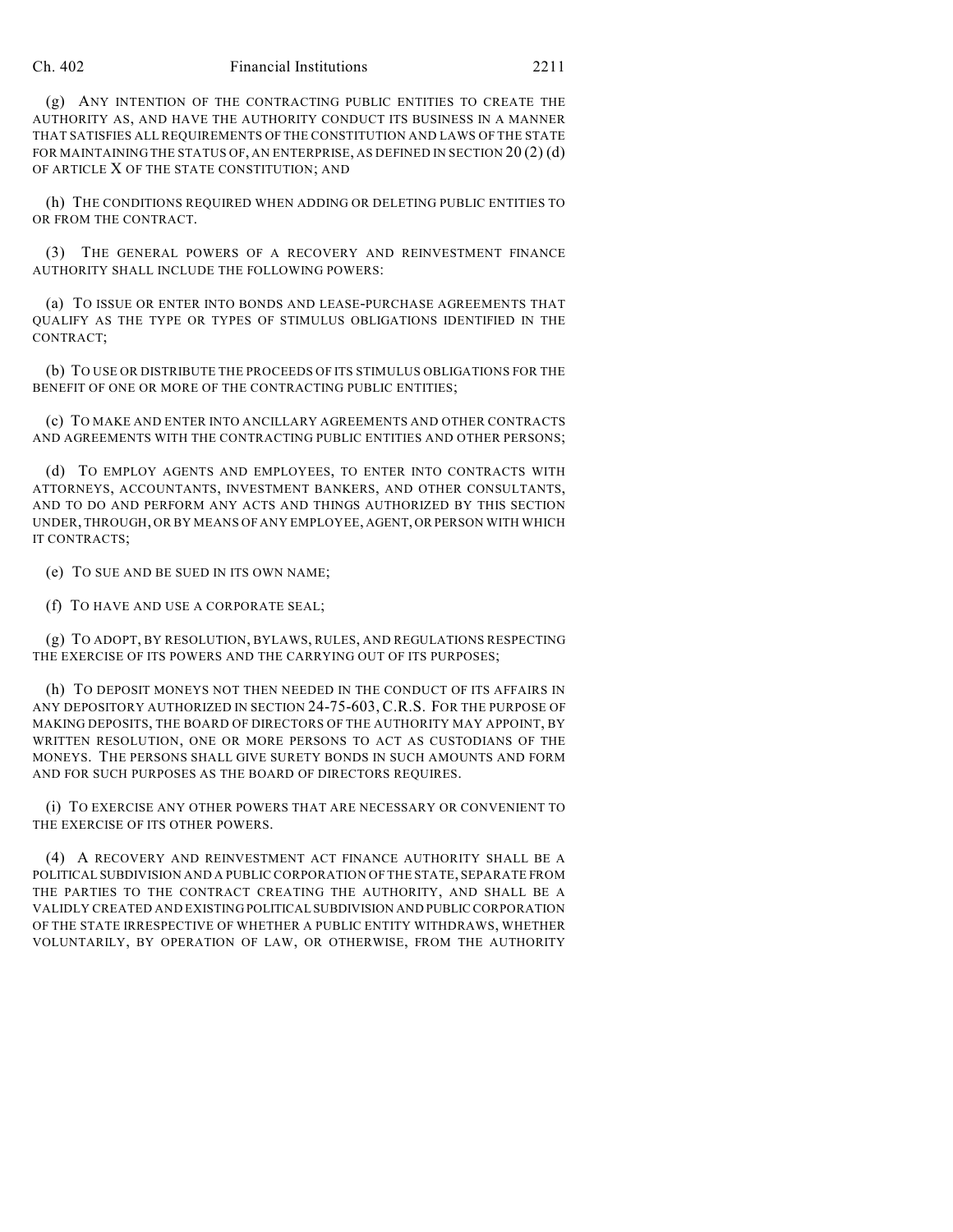SUBSEQUENT TO ITS CREATION UNDER CIRCUMSTANCES NOT RESULTING IN THE RESCISSION OR TERMINATION OF THE CONTRACT PURSUANT TO THE TERMS OF THE CONTRACT. A RECOVERY AND REINVESTMENT ACT FINANCE AUTHORITY SHALL HAVE THE DUTIES, PRIVILEGES, IMMUNITIES, RIGHTS, LIABILITIES, AND DISABILITIES OF A PUBLIC BODY POLITIC AND CORPORATE.

(5) THE INCOME OR OTHER REVENUES OF A RECOVERY AND REINVESTMENT ACT FINANCE AUTHORITY AND ALL PROPERTY AT ANY TIME OWNED BY AN AUTHORITY SHALL BE EXEMPT FROM ALL TAXATION AND ASSESSMENTS IN THE STATE.

(6) THE CONTRACTING PUBLIC ENTITIES MAY PROVIDE IN THE CONTRACT CREATING A RECOVERY AND REINVESTMENT ACT FINANCING AUTHORITY FOR PAYMENT TO THE AUTHORITY OF MONEYS FROM ANY LEGALLY AVAILABLE SOURCE TO BE USED FOR PAYMENT OF THE BONDS, LEASE-PURCHASE AGREEMENTS, AND CONTRACTUAL AND OTHER OBLIGATIONS AND LIABILITIES OF THE AUTHORITY.

(7) (a) TO CARRY OUT THE PURPOSES FOR WHICH A RECOVERY AND REINVESTMENT ACT FINANCE AUTHORITY WAS CREATED, THE AUTHORITY MAY ISSUE BONDS AND ENTER INTO LEASE-PURCHASE AGREEMENTS PAYABLE SOLELY FROM AMOUNTS PAID TO THE AUTHORITY FROM THE CONTRACTING PUBLIC ENTITIES, AMOUNTS PAID TO THE AUTHORITY BY OTHER PERSONS, AND ANY OTHER AVAILABLE MONEYS OF THE AUTHORITY. THE TERMS, CONDITIONS, AND DETAILS OF THE BONDS OR LEASE-PURCHASE AGREEMENTS AND THE PROCEDURES RELATED THERETO SHALL BE SET FORTH IN THE STIMULUS OBLIGATION DOCUMENTS AUTHORIZING THE BONDS OR LEASE-PURCHASE AGREEMENTS. THE TERMS, CONDITIONS, AND DETAILS OF THE BONDS OR LEASE-PURCHASE AGREEMENTS SHALL, AS NEARLY AS MAY BE PRACTICABLE AND SUBJECT TO THE PROVISIONS OF SECTIONS 11-59.7-104 AND 11-59.7-105, BE SUBSTANTIALLY THE SAME AS THOSE PROVIDED IN PART 6 OF ARTICLE 4 OF TITLE 43, C.R.S., RELATING TO REGIONAL TRANSPORTATION AUTHORITIES. BONDS OR LEASE-PURCHASE AGREEMENTS ISSUED OR ENTERED INTO UNDER THIS SUBSECTION (7) SHALL NOT CONSTITUTE A DEBT OF A RECOVERY AND REINVESTMENT ACT FINANCE AUTHORITY OR A DEBT OR MULTIPLE-FISCAL YEAR FINANCIAL OBLIGATION OF THE STATE OR ANY OF THE CONTRACTING PUBLIC ENTITIES WITHIN THE MEANING OF ANY CONSTITUTIONAL OR STATUTORY LIMITATIONS OR PROVISIONS. EACH BOND OR LEASE-PURCHASE AGREEMENT ISSUED OR ENTERED INTO UNDER THIS SUBSECTION (7) SHALL RECITE IN SUBSTANCE THAT THE BOND OR LEASE-PURCHASE AGREEMENT, INCLUDING THE INTEREST THEREON, IS PAYABLE SOLELY FROM THE REVENUES AND OTHER AVAILABLE FUNDS OF THE RECOVERY AND REINVESTMENT ACT FINANCE AUTHORITY PLEDGED FOR THE PAYMENT THEREOF AND THAT THE BOND OR LEASE-PURCHASE AGREEMENT DOES NOT CONSTITUTE A DEBT OF THE AUTHORITY OR A DEBT OR MULTIPLE-FISCAL YEAR FINANCIAL OBLIGATION OF THE STATE OR ANY OF THE CONTRACTING PUBLIC ENTITIES WITHIN THE MEANING OF ANY CONSTITUTIONAL OR STATUTORY LIMITATIONS OR PROVISIONS.

(b) THE STIMULUS OBLIGATION DOCUMENTS UNDER WHICH BONDS ARE ISSUED OR LEASE-PURCHASE AGREEMENTS ARE ENTERED INTO PURSUANT TO PARAGRAPH (a) OF THIS SUBSECTION (7) SHALL CONSTITUTE A CONTRACT WITH THE HOLDERS THEREOF AND MAY CONTAIN SUCH PROVISIONS AS ARE DETERMINED BY THE BOARD OF THE RECOVERY AND REINVESTMENT ACT FINANCE AUTHORITY TO BE APPROPRIATE AND NECESSARY IN CONNECTION THEREWITH AND TO PROVIDE SECURITY FOR THE PAYMENT THEREOF, INCLUDING, WITHOUT LIMITATION, ANY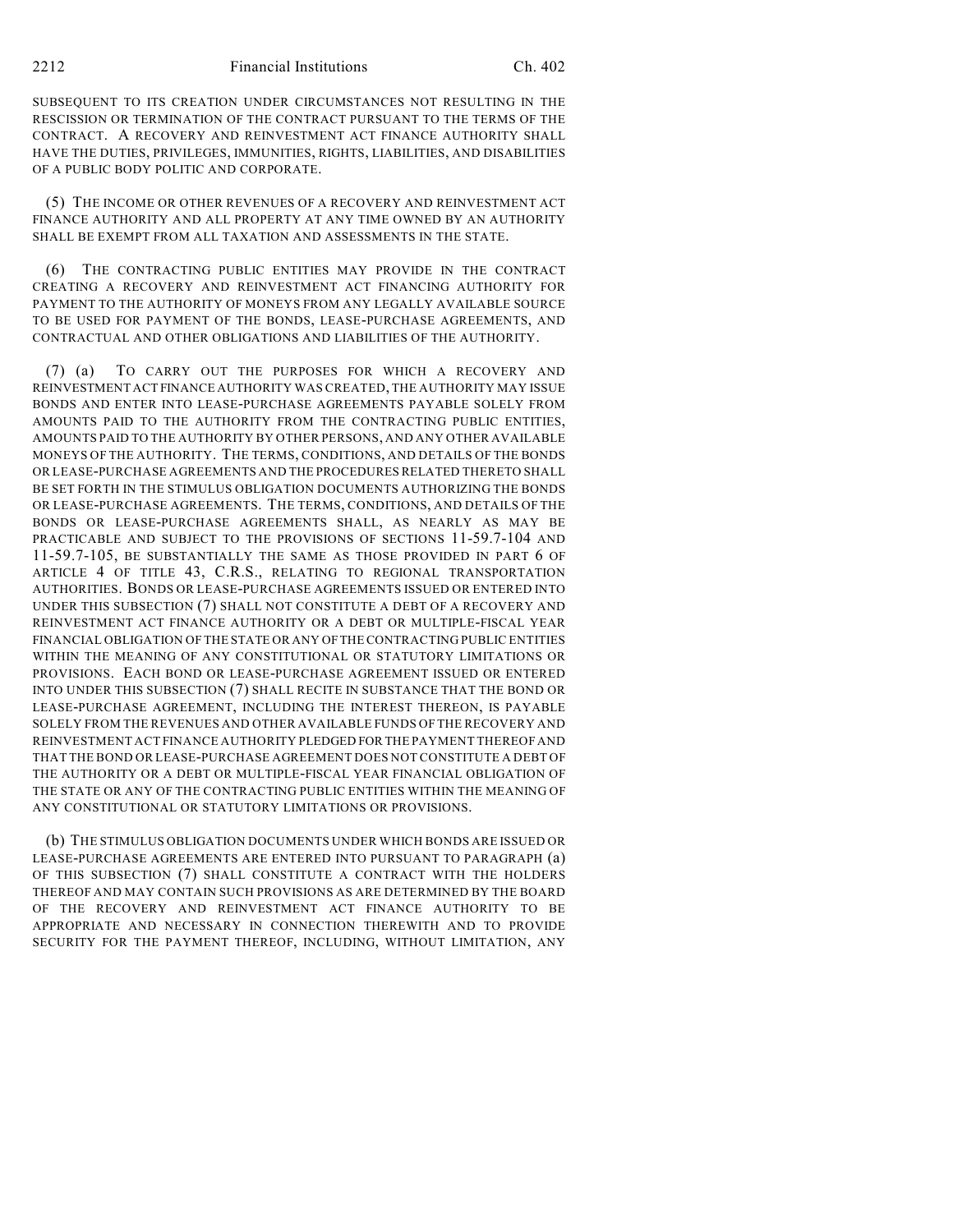MORTGAGE OR OTHER SECURITY INTEREST IN ANY REVENUES, FUNDS, RIGHTS, OR PROPERTIES OF THE AUTHORITY.

(8) THE POWERS GRANTED TO A RECOVERY AND REINVESTMENT ACT FINANCE AUTHORITY PURSUANT TO THIS SECTION ARE SUPPLEMENTAL TO AND SHALL IN NO MANNER LIMIT THE POWERS OF PUBLIC ENTITIES TO ENTER INTO INTERGOVERNMENTAL AGREEMENTS OR CONTRACTS OR TO ESTABLISH SEPARATE LEGAL ENTITIES PURSUANT TO ANY OTHER PROVISION OF LAW.

**11-59.7-111. Reporting requirements.** (1) A PUBLIC ENTITY THAT ISSUES OR ENTERS INTO A STIMULUS OBLIGATION AUTHORIZED BY THE ALLOCATION OR REALLOCATION OF VOLUME CAP TO THE PUBLIC ENTITY PURSUANT TO SECTION 11-59.7-106, 11-59.7-107, 11-59.7-108, OR 11-59.7-109, BY THE PUBLIC SCHOOL CAPITAL CONSTRUCTION ASSISTANCE BOARD, THE GOVERNOR'S ENERGY OFFICE, THE COMMISSION ON HIGHER EDUCATION, OR THE DEPARTMENT OF LOCAL AFFAIRS, AS APPLICABLE, SHALL DELIVER A REPORT TO THE ENTITY THAT ALLOCATED OR REALLOCATED THE VOLUME CAP WITHIN THIRTY DAYS AFTER THE STIMULUS OBLIGATION IS ISSUED OR ENTERED INTO. THE REPORT SHALL INCLUDE THE FOLLOWING INFORMATION AND ANY OTHER INFORMATION REQUESTED BY THE ENTITY THAT ALLOCATED OR REALLOCATED THE VOLUME CAP:

(a) THE TYPE OF STIMULUS OBLIGATION;

(b) THE STATE LAW OR LAWS UNDER WHICH THE STIMULUS OBLIGATION WAS ISSUED OR ENTERED INTO;

(c) THE DATE ON WHICH THE STIMULUS OBLIGATION WAS ISSUED OR ENTERED INTO;

(d) A DESCRIPTION OF THE PROJECT FINANCED OR REFINANCED WITH THE PROCEEDS OF THE STIMULUS OBLIGATION;

(e) THE PRINCIPAL AMOUNT, INTEREST RATES OR METHOD FOR DETERMINING THE INTEREST RATES, AND MATURITY DATES FOR THE STIMULUS OBLIGATION AND A SCHEDULE SHOWING ALL SCHEDULED PAYMENTS ON THE STIMULUS OBLIGATION;

(f) THE PERSON OR PERSONS TO WHICH THE STIMULUS OBLIGATION WAS SOLD;

(g) THE TERMS ON WHICH THE STIMULUS OBLIGATION WAS SOLD, INCLUDING BUT NOT LIMITED TO ANY PREMIUM OR DISCOUNT AT WHICH THE STIMULUS OBLIGATION WAS SOLD AND ANY REDEMPTION OR TENDER PROVISIONS APPLICABLE TO THE STIMULUS OBLIGATION;

(h) A DESCRIPTION OF ANY CREDIT OR LIQUIDITY ENHANCEMENT OR CREDIT OR LIQUIDITY SUPPORT FOR THE STIMULUS OBLIGATION AND THE AMOUNTS PAID OR TO BE PAID FOR THE ENHANCEMENT OR SUPPORT;

(i) A DESCRIPTION OF ANY INTEREST RATE EXCHANGE AGREEMENT, INTEREST RATE CAP AGREEMENT, OR OTHER SIMILAR AGREEMENT ENTERED INTO IN CONNECTION WITH THE STIMULUS OBLIGATION;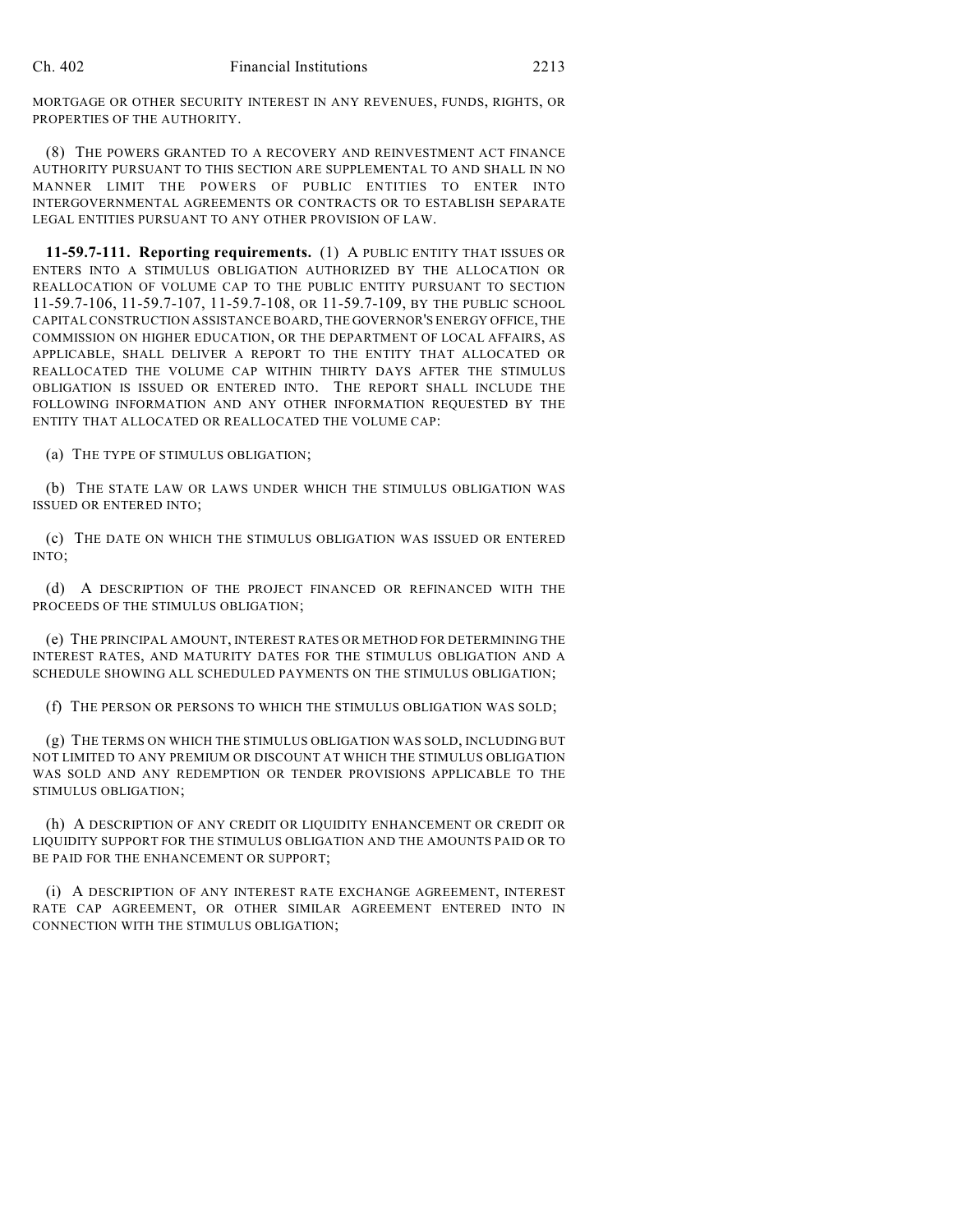(j) A COPY OF FORM 8038, 8038G, OR OTHER SIMILAR FORM THAT IS FILED WITH THE FEDERAL INTERNAL REVENUE SERVICE IN CONNECTION WITH THE STIMULUS OBLIGATION; AND

(k) A COPY OF THE OFFICIAL STATEMENT, OFFERING DOCUMENT, OR OTHER SIMILAR DOCUMENT PREPARED IN CONNECTION WITH THE SALE OF THE STIMULUS OBLIGATION.

(2) THE FAILURE OF A PUBLIC ENTITY TO COMPLY WITH SUBSECTION (1) OF THIS SECTION SHALL NOT ADVERSELY AFFECT THE VALIDITY OF THE STIMULUS OBLIGATION ISSUED OR ENTERED INTO, BUT NO PUBLIC ENTITY THAT HAS FAILED TO COMPLY WITH SAID SUBSECTION (1) WITH RESPECT TO A STIMULUS OBLIGATION SHALL BE AUTHORIZED TO ISSUE OR ENTER INTO ANY OTHER STIMULUS OBLIGATION UNTIL THE ENTITY THAT ALLOCATED OR REALLOCATED TO THE PUBLIC ENTITY THE VOLUME CAP THAT AUTHORIZED THE PUBLIC ENTITY TO ISSUE OR ENTER INTO THE STIMULUS OBLIGATION HAS CERTIFIED IN WRITING THAT THE PUBLIC ENTITY IS IN COMPLIANCE WITH SAID SUBSECTION (1).

**11-59.7-112. No limitation on powers.** THE POWERS CONFERRED BY THIS ARTICLE ARE IN ADDITION TO AND SUPPLEMENTAL TO AND NOT IN SUBSTITUTION FOR THE POWERS CONFERRED BY ANY OTHER LAW, AND NOTHING IN THIS ARTICLE SHALL BE INTERPRETED TO LIMIT THE POWERS OF ANY PUBLIC ENTITY UNDER ANY OTHER LAW. IF ANY PROVISION OF THIS ARTICLE IS INCONSISTENT WITH ANY PROVISION OF ANY OTHER LAW, THE PROVISIONS OF THIS ARTICLE SHALL CONTROL.

**11-59.7-113. Executive orders authorized.** THIS ARTICLE WAS ENACTED IN ORDER TO AUTHORIZE PUBLIC ENTITIES TO TAKE FULL ADVANTAGE OF FINANCING OPPORTUNITIES AVAILABLE UNDER THE FEDERAL RECOVERY AND REINVESTMENT ACT SHORTLY AFTER THE ENACTMENT OF THE ACT AND WITHOUT DETAILED GUIDANCE FROM THE EXECUTIVE BRANCH OF THE FEDERAL GOVERNMENT OR COURTS REGARDING THE PROPER INTERPRETATION OF THE ACT. IF, BASED ON ADDITIONAL INFORMATION REGARDING THE PROPER INTERPRETATION OF THE FEDERAL RECOVERY AND REINVESTMENT ACT OR AMENDMENTS TO THE ACT, THE GOVERNOR DETERMINES THAT ANY PROVISION OF THIS ARTICLE IS NOT AUTHORIZED BY OR IS INCONSISTENT WITH FEDERAL LAW OR REGULATIONS OR THAT ADDITIONAL LEGAL AUTHORITY IS NEEDED TO AUTHORIZE PUBLIC ENTITIES TO TAKE FULL ADVANTAGE OF FINANCING OPPORTUNITIES AVAILABLE UNDER THE ACT, THE GOVERNOR IS EXPRESSLY AUTHORIZED TO ISSUE ONE OR MORE EXECUTIVE ORDERS THAT STOPS THE OPERATION OR IMPLEMENTATION OF THE UNAUTHORIZED OR INCONSISTENT PROVISION OR PROVIDES THE NECESSARY ADDITIONAL LEGAL AUTHORITY.

**11-59.7-114. Applicability.** THIS ARTICLE SHALL APPLY ONLY TO STIMULUS OBLIGATIONS ISSUED OR ENTERED INTO PURSUANT TO THE FEDERAL RECOVERY AND REINVESTMENT ACT ON OR BEFORE THE DATE THE AUTHORITY TO ISSUE OR ENTER INTO STIMULUS OBLIGATIONS OF SUCH TYPE EXPIRES UNDER THE FEDERAL RECOVERY AND REINVESTMENT ACT.